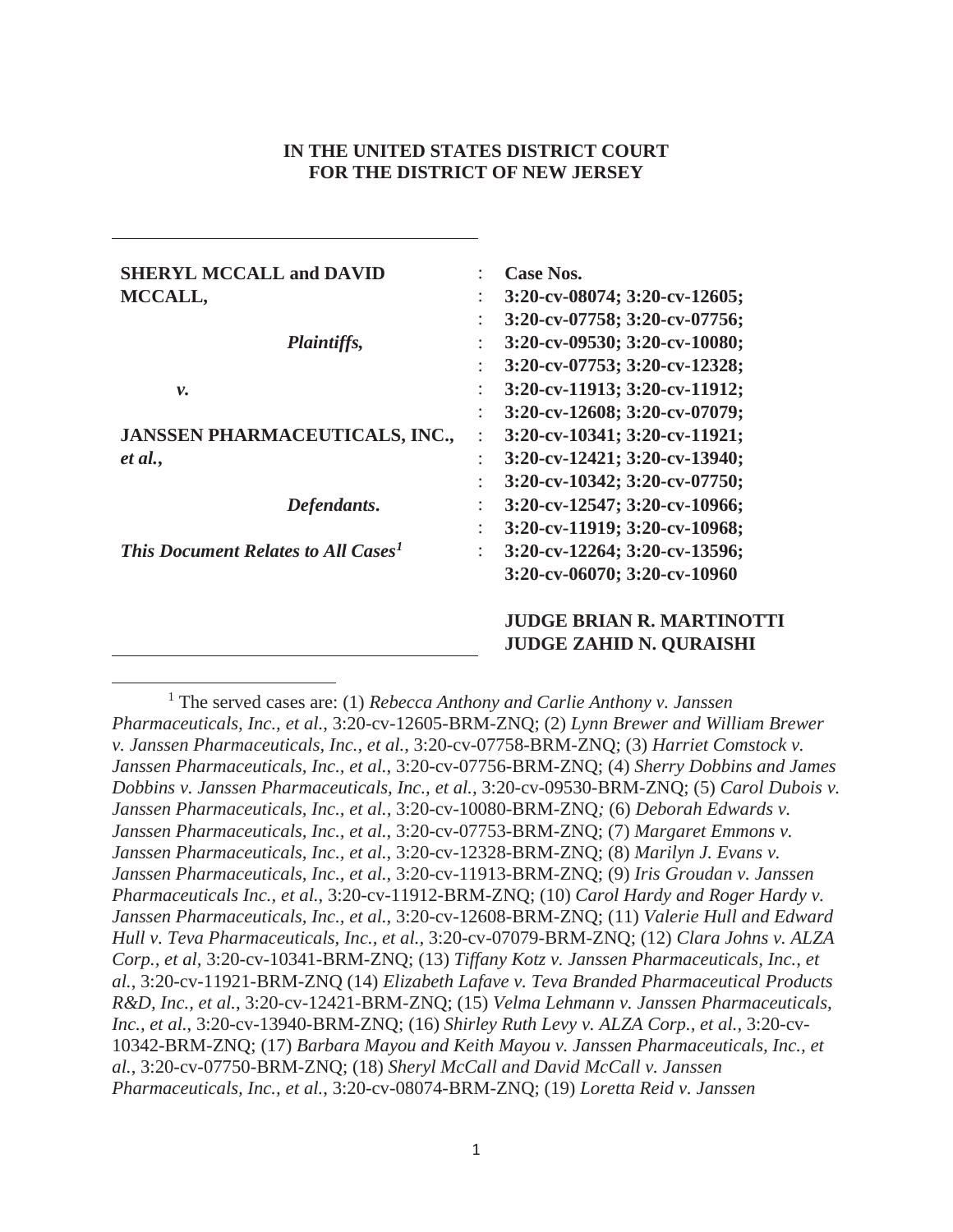# **CASE MANAGEMENT ORDER NO. 6**

# **ORDER FOR THE PRODUCTION OF PHYSICALLY AND ELECTRONICALLY STORED INFORMATION**

The Parties hereby agree to the following protocol for production of electronically stored information ("ESI") and paper ("Hardcopy") documents. Subject to the Protective Order entered in this action, this protocol governs all productions in the matter. This protocol has the objective to facilitate the just, and speedy completion of effective and comprehensive discovery of ESI and Hardcopy documents and to promote, whenever possible, the early resolution of disputes regarding discovery without Court intervention. Nothing in this protocol shall limit a party's right to seek or object to discovery as set out in applicable rules, to rely on any protective order entered in this action, or to object to the authenticity or admissibility of any Hardcopy document or ESI produced in accordance with this protocol except as otherwise set forth in this stipulation. The mere production of ESI as part of a mass production shall not itself constitute a waiver for any purpose.

# **DEFINITIONS**

 $\overline{a}$ 

1. "**Defendants**" means and refers to the named Defendants in the above-captioned matter, as well as any later added Defendants, as well as their directors, principals, employees, agents, and affiliated companies.

*Pharmaceutical, Inc., et al.*, 3:20-cv-12547-BRM-ZNQ; (20) *Maria A. Rodgers v. Janssen Pharmaceuticals, Inc., et al.,* 3:20-cv-10966-BRM-ZNQ; (21) *Michelle Scott v. Janssen Pharmaceuticals, Inc., et al.*, 3:20-cv-11919-BRM-ZNQ; (22) *Heather Shaffer v. Janssen Pharmaceuticals, Inc., et al.,* 3:20-cv-10968-BRM-ZNQ; (23) *Cynthia Vescio v. Janssen Pharmaceuticals, Inc., et al.*, 3:20-cv-12264-BRM-ZNQ; (24) *Deborah F. Weiner v. Janssen Pharmaceuticals, Inc., et al.*, 3:20-cv-13596-BRM-ZNQ; (25) *Becky Worden v. Janssen Pharmaceuticals, Inc., et al.*, 3:20-cv-06070-BRM-ZNQ; (26) *Ronna York v. Janssen Pharmaceuticals, Inc., et al.*, 3:20-cv-10960-BRM-ZNQ.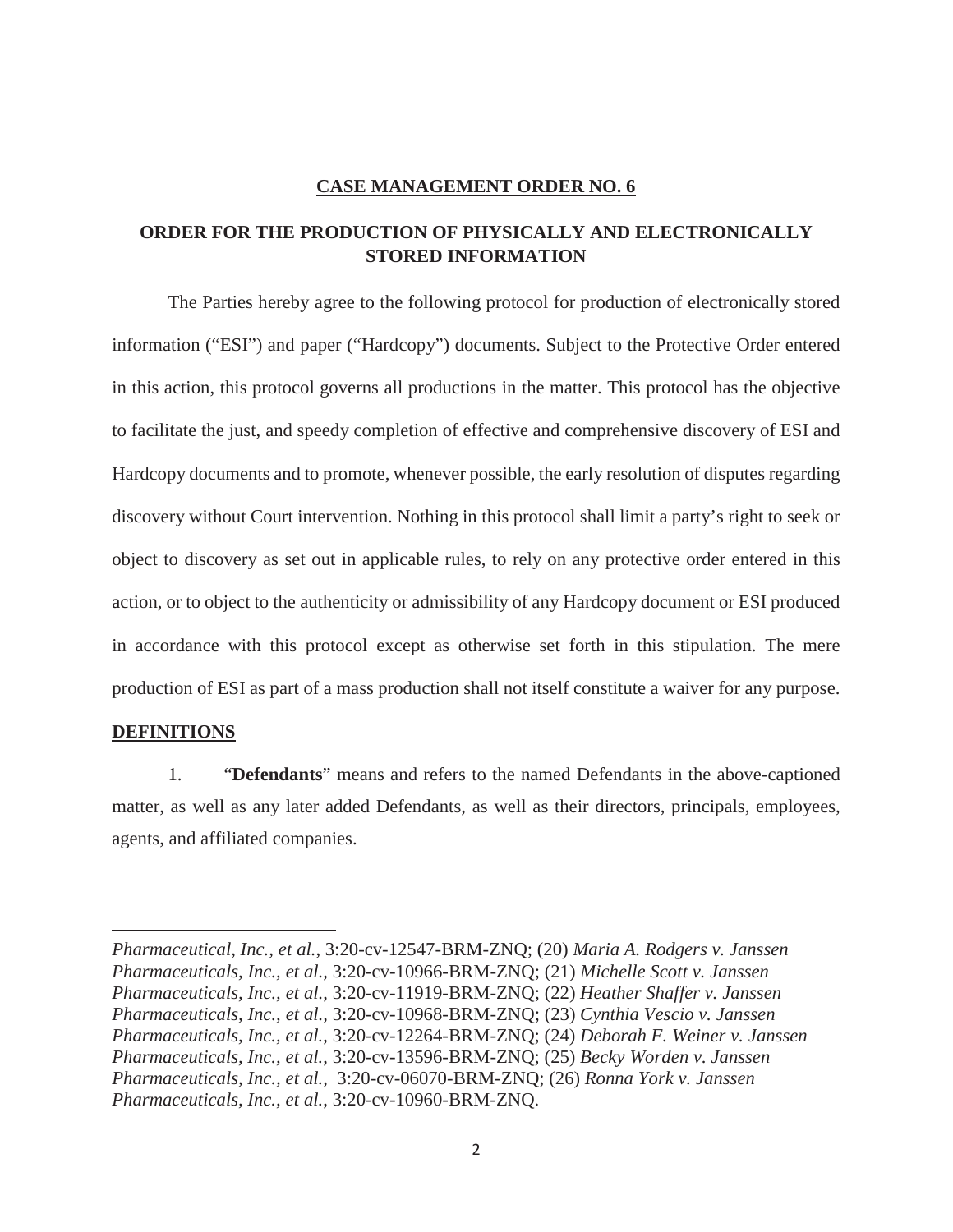2. "**Document**" is defined to be synonymous in meaning and equal in scope to the usage of this term in Rules 26 and 34 of the Federal Rules of Civil Procedure. The term "Document" shall include Hardcopy Documents, Electronic Documents, and ESI as defined herein.

3. "**Electronic Document or Data**" means Documents or Data existing in electronic form at the time of collection, including but not limited to: e-mail or other means of electronic communications, word processing files (e.g., Microsoft Word), computer presentations (e.g., PowerPoint files), spreadsheets (e.g., Excel), and image files (e.g., jpg).

4. "**Electronically stored information**" or "**ESI**," as used herein has the same meaning as in Federal Rules of Civil Procedure 26 and 34.

5. "**Hardcopy Document**" means Documents existing in paper form at the time of collection.

6. "**Native Format**" means and refers to the format of ESI in which it was generated and/or as used by the producing party in the usual course of its business and in its regularly conducted activities. For example, the Native format of an Excel workbook is a .xls or .xslx file.

7. "**Metadata**" means: (i) structured, i.e., fielded, information embedded in a Native file which describes, *inter alia,* the characteristics, origins, usage, and/or validity of the electronic file; (ii) information generated automatically by the operation of a computer or other information technology system when a Native file is created, modified, transmitted, deleted, or otherwise manipulated by a user of such system; (iii) information, such as Bates numbers, created during the course of processing documents or ESI for production; and (iv) information collected during the course of collecting documents or ESI, such as the name of the Media device, or the custodian or non-custodial data source from which it was collected.

8. "**Media"** means an object or device, real or virtual, including but not limited to a disc, tape, computer, or other device on which data is or was stored.

9. "**Optical Character Recognition**" or "**OCR**" means the process of recognizing, and creating a file containing, visible text within an image.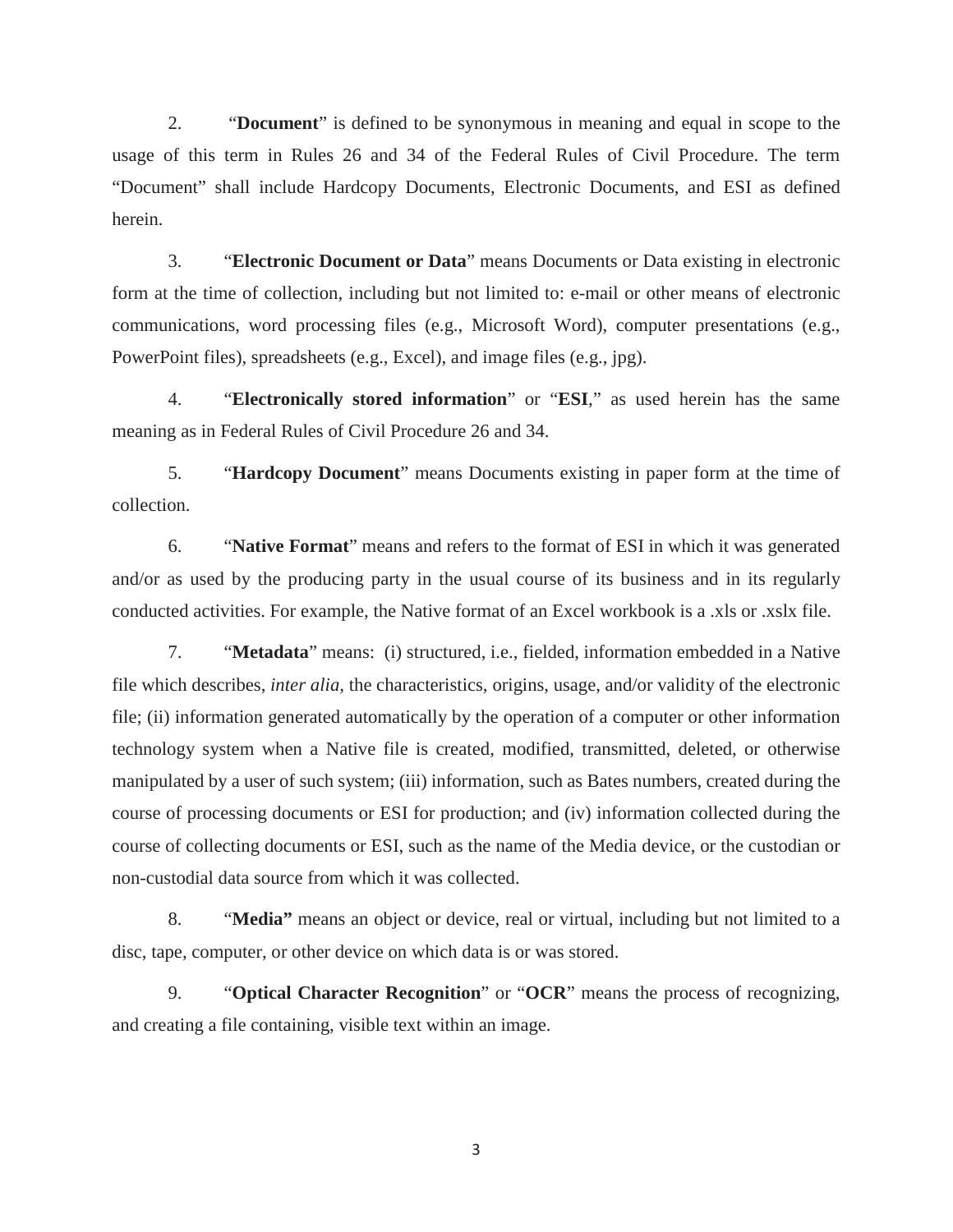10. "**Confidentiality Designation**" means the legend affixed to Documents for Confidential Discovery Material as defined by, and subject to, the terms of the Protective Order in this Litigation.

11. "**Searchable Text**" means the Native text extracted from an Electronic Document and any Optical Character Recognition text ("**OCR text**") generated from a Hardcopy Document or electronic image.

12. "**Load Files**" means electronic files provided with a production set of documents and images used to load that production set into a receiving party's document review platform, and correlate its data within that platform.

13. "**And**" and "**or**" shall be construed conjunctively or disjunctively as necessary to make their use inclusive rather than exclusive, e.g., "**and**" shall be construed to mean "**and/or**"**.**

14. "**Include**" and "**including**" shall be construed to mean "include, but not be limited to" and "including, but not limited to,".

15. Reference to the singular shall also be deemed to refer to the plural, and vice-versa.

16. "Responsive," "Relevant" and "Discoverable" are used interchangeably and each shall be construed to encompass the broadest possible scope.

### **A. GENERAL AGREEMENTS**

1. Ongoing Cooperation among the Parties. The parties are aware of the importance the Court places on cooperation and commit to continue to consult and cooperate reasonably as discovery proceeds. An attorney's zealous representation of a client is not compromised by conducting discovery in a cooperative manner.

2. Discovery.

a. Meet and Confer. The Parties will meet and confer to discuss any issues arising with respect to discovery in this case. After such a meet and confer, a Party may bring any disagreements to the Court for resolution.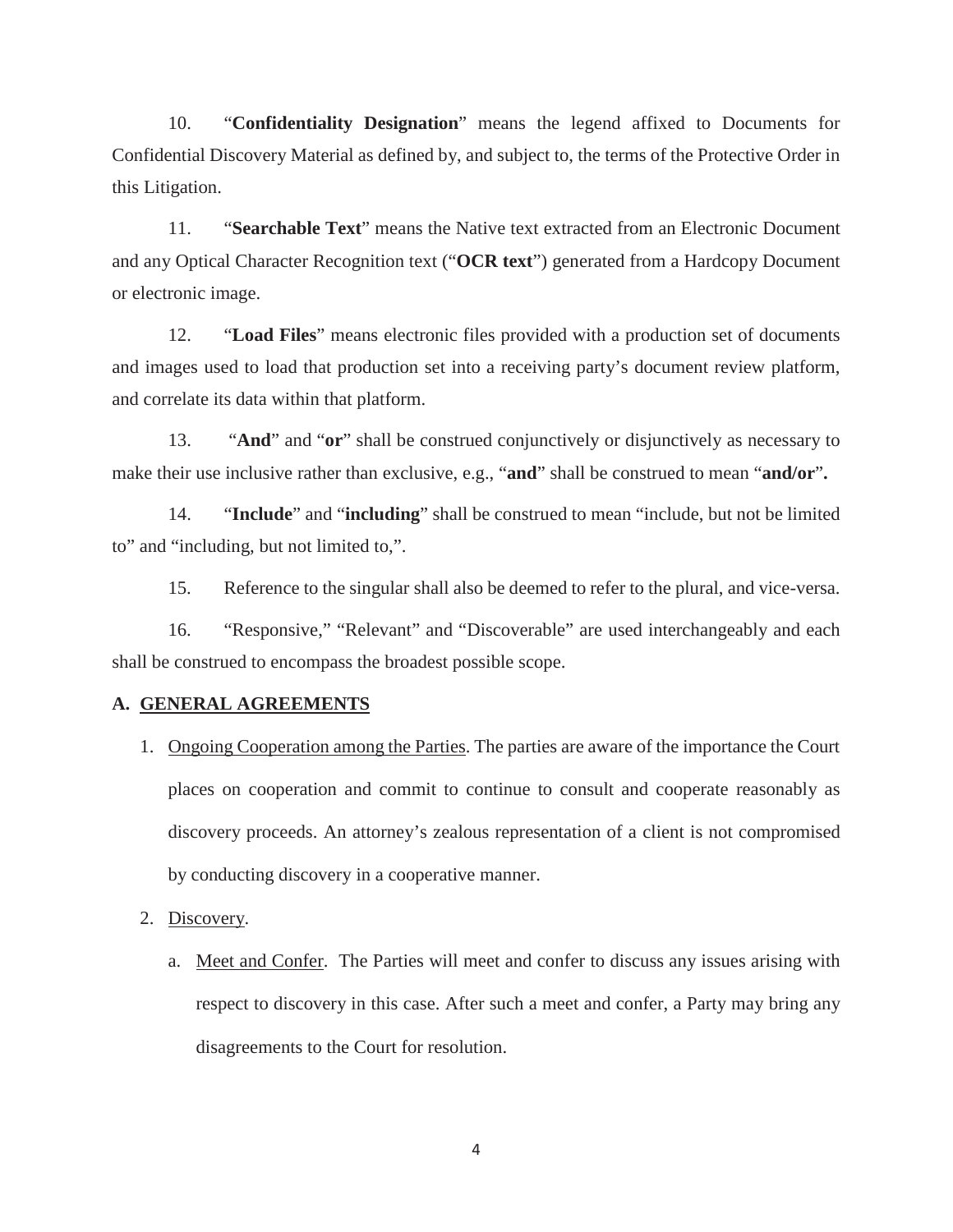b. Discoverable Custodians and Non-Custodial Data Sources. Within thirty (30) days from entry of this Order, or, for a Defendant served after the entry of this Order, within thirty (30) days from entry of an appearance in this litigation, each Defendant shall identify and describe all custodial and non-custodial data sources which Defendant reasonably believes contain responsive information.

(1) Custodians shall be identified by name, current or last-known title, dates of employment by the Party, and a brief description of current or last-known employment duties. Absent a showing of good cause, and subject to any further agreement among the Parties, the list(s) provided pursuant to this paragraph shall be the presumptive limit on ESI discovery. If any identified custodian or data source is located outside the United States, the Parties shall meet and confer regarding such matters as relevancy and privacy of the data at issue and, as applicable, the timing of production of any such data.

(2) Plaintiffs reserve the right to request, at any time prior to the close of discovery, inclusion of additional custodians or non-custodial data sources whose relevance was discovered after the initial designations, or for other reasonable cause shown. If the Defendants object to the inclusion of such non-custodial or custodial sources, the Parties will meet and confer to resolve the matter; if the Parties cannot reach resolution, the Court or its designee will determine the matter.

(3) Documents and ESI from identified custodial and non-custodial data sources will be preserved pending identification of data to be produced into this litigation consistent with obligations pursuant to applicable laws and rules.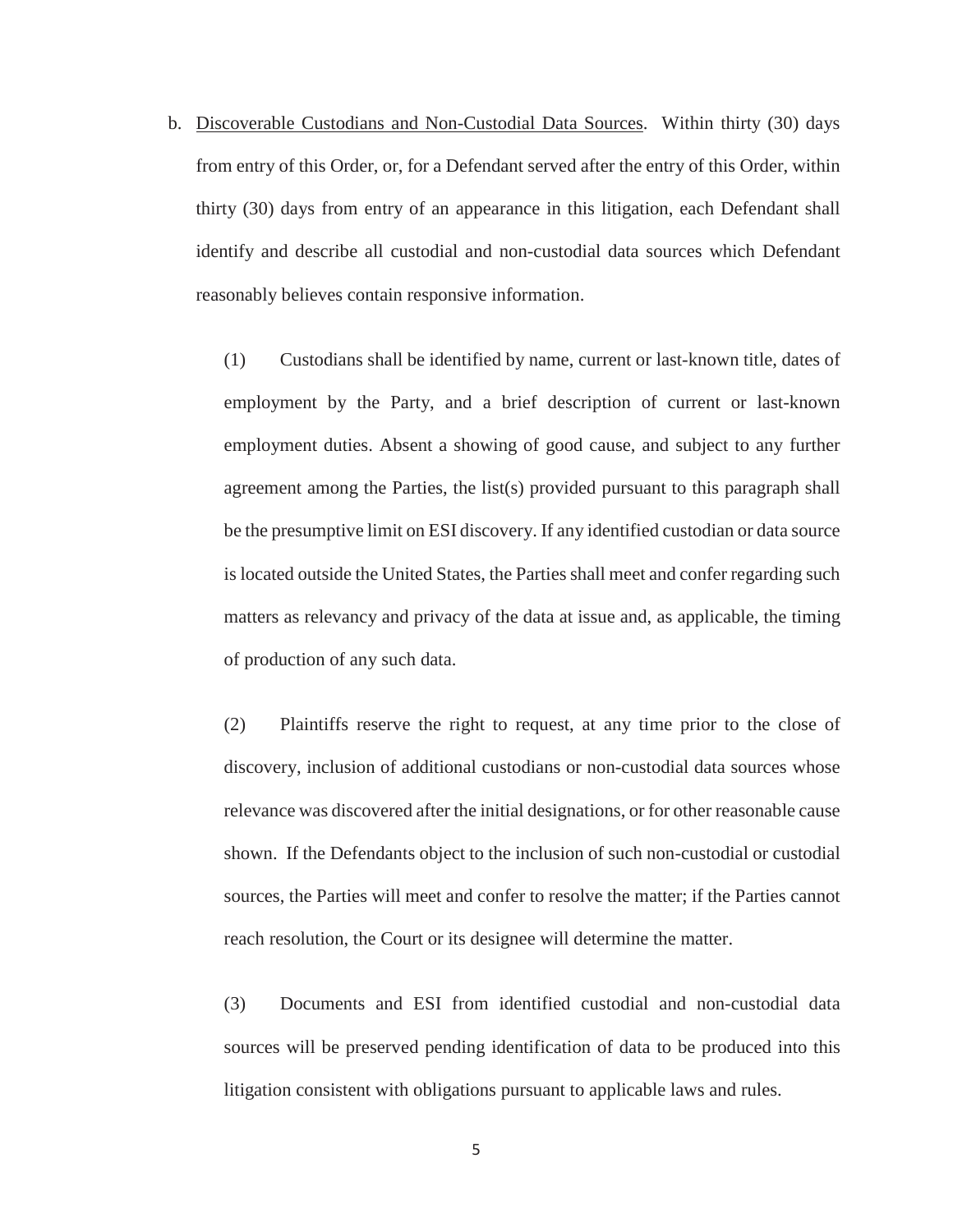- (4) Defendants have a continuing obligation to identify any other custodial and non-custodial data sources that may contain information relevant to this litigation, and preserve them consistent with obligations pursuant to applicable laws and rules.
- c. Discovery Concerning Preservation and Collection Efforts. If there is a reasonable dispute concerning the scope of a party's preservation or collection efforts, before discovery about such efforts is initiated, the Parties or their counsel shall meet and confer to address the specific stated need for such discovery, its relevance to claims and defenses, and the availability and suitability of alternative, less burdensome means to obtain the information.
- d. On-Site Inspections of ESI. On-site inspections of ESI under Rule 34(b) shall be permitted, if at all, only upon a good faith showing by the Requesting Party of good cause and specific need or upon agreement of the Parties. As appropriate, the Court may condition on-site inspections of ESI, as authorized in the preceding sentence, to be performed by independent third-party experts, and the Court may set other conditions deemed appropriate.
- e. Non-Discoverable ESI. Absent a Party's specific written notice for good cause, the following categories of ESI are presumed to be inaccessible and not discoverable:
	- (1) ESI deleted in the normal course of business before the time a preservation obligation came into effect;
	- (2) Backup data files that are maintained in the normal course of business for purposes of disaster recovery, including (but not limited to) backup tapes, disks, SAN, and other forms of Media, and that are duplicative of data more accessible elsewhere;
	- (3) Deleted, "slack," fragmented, or unallocated data only accessible by forensics;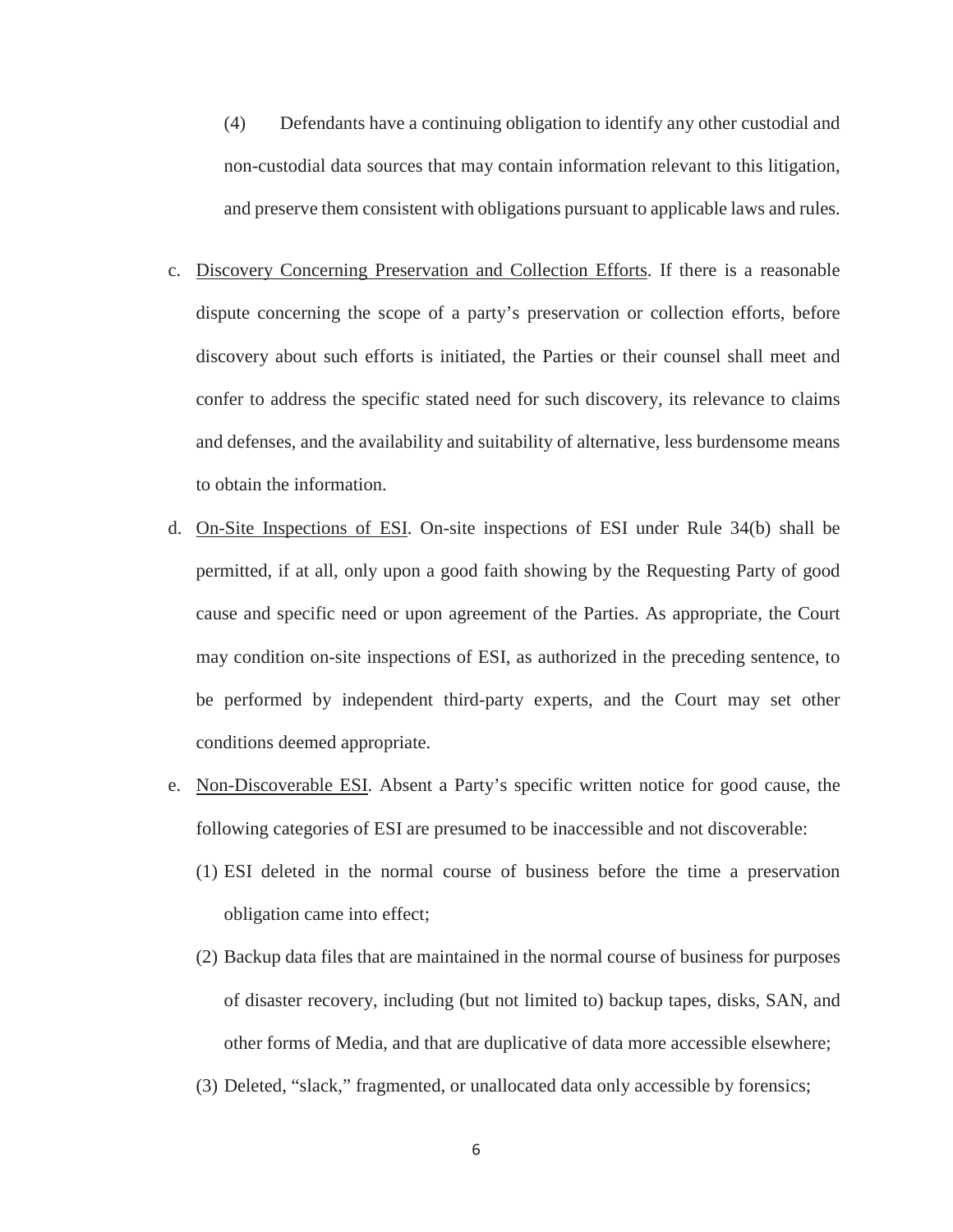- (4) Random access memory (RAM), temporary files, or other ephemeral data that are difficult to preserve without disabling the operating system;
- (5) On-line access data such as (without limitation) temporary internet files, history files, cache files, and cookies;
- (6) Data in Metadata fields frequently updated automatically, such as last-opened or last-printed dates;
- (7) Electronic data (*e.g.*, call logs, email, calendars, contact data, notes, *etc.*) sent to or from mobile devices (*e.g.*, iPhone, iPad, Android, and Blackberry devices), if a copy of such electronic data is saved elsewhere (such as on a server, laptop, desktop computer, or "cloud" storage);
- (8) Voicemail, including Telephone or VOIP voice messages kept on a cell phone, tablet, or other portable device;
- (9) Text messages and instant messages not retained in the ordinary course of business;
- (10) Server, system, network, or software application logs;
- (11) Electronic data temporarily stored by laboratory equipment or attached electronic equipment, provided that such data is not ordinarily preserved as part of a laboratory report, including any report relating to statistical analysis;
- (12) Software files included on the National Institute of Standards and Technology (NIST) Modern RDS (minimal) list obtained from https://www.nist.gov/itl/ssd/software-quality-group/national-software-referencelibrary-nsrl/nsrl-download/current-rds;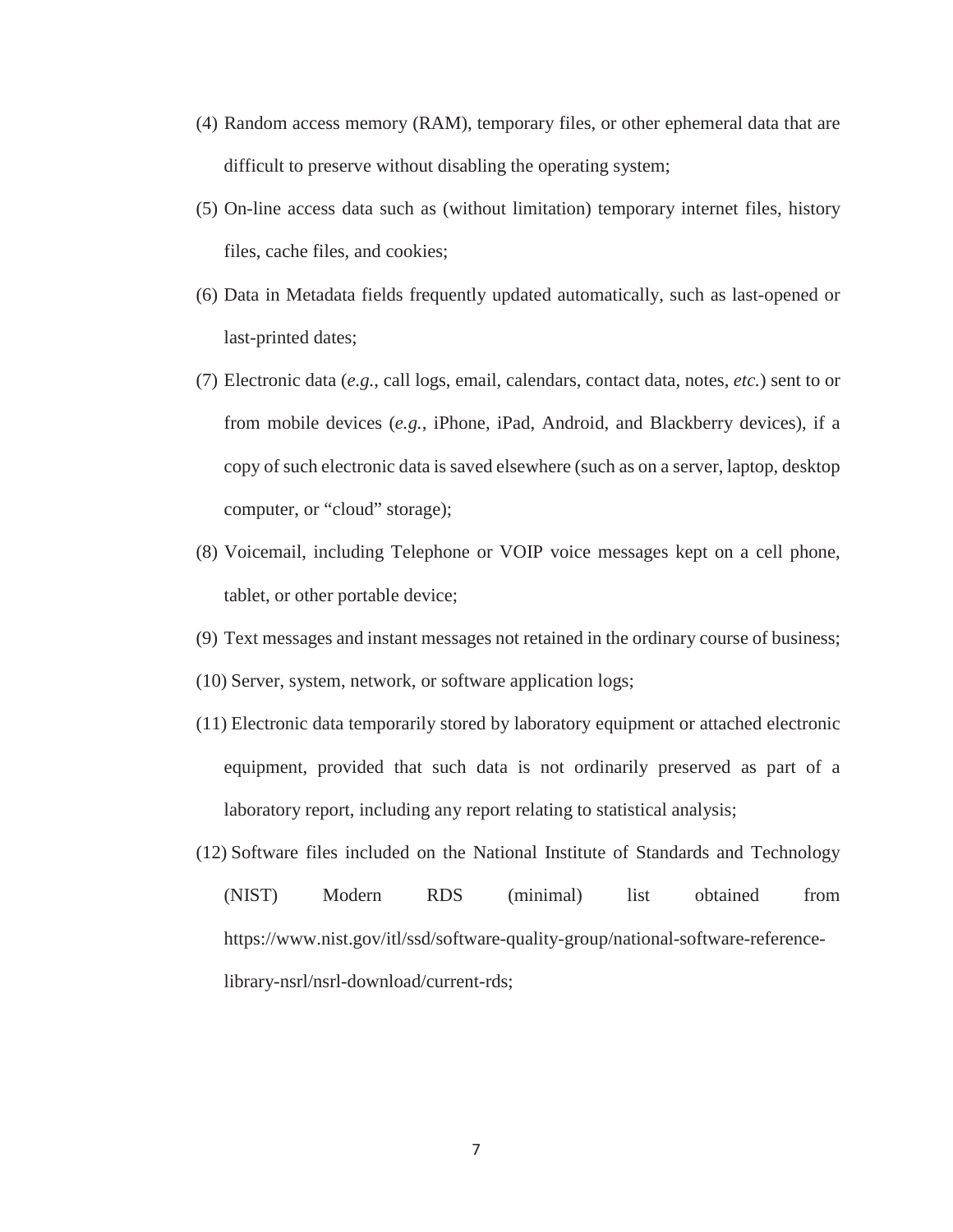- (13) Structural files not material to individual file contents (e.g. .CSS, .XSL, .DTD,) unless such files contain substantive data (for example when used for data storage or transmission);
- (14) Operating System files that do not store substantive content (e.g. CAT, DLL, DMP, EXE, FON, PNF, OPS, SYS.);
- (15) Application source code, configuration, and other similar files necessary for the function of an application that do not store user-created content during ordinary use (*E.g*. BAK, BIN, CFG, DBF, DAT, JS, JAR, LUA, MSB, RES, WINNT, YTR), and are not user-created programs (for example SAS programs).
- f. Disaster-Recovery Backup Data. Absent a Party's specific written notice for good cause, no Party shall be required to modify or suspend procedures, including rotation of backup Media, used in the normal course of business to back up data and systems for disaster recovery purposes. Absent a showing of good cause, such backup Media shall be considered to be not reasonably accessible. Notwithstanding anything contained herein to the contrary, before any non-duplicative, discoverable data that Defendants have a reasonable and good faith belief would potentially contain responsive information is erased, overwritten, destroyed or otherwise made unavailable or unusable, the Defendants will identify in sufficient detail what potentially relevant data is on such Media and which is no longer available on other systems or other Media.
- 3. Procedures for redactions and for the handling of materials subject to claims of attorneyclient privilege, work-product, and privacy shall be set out in the Protective Order to be entered in this action.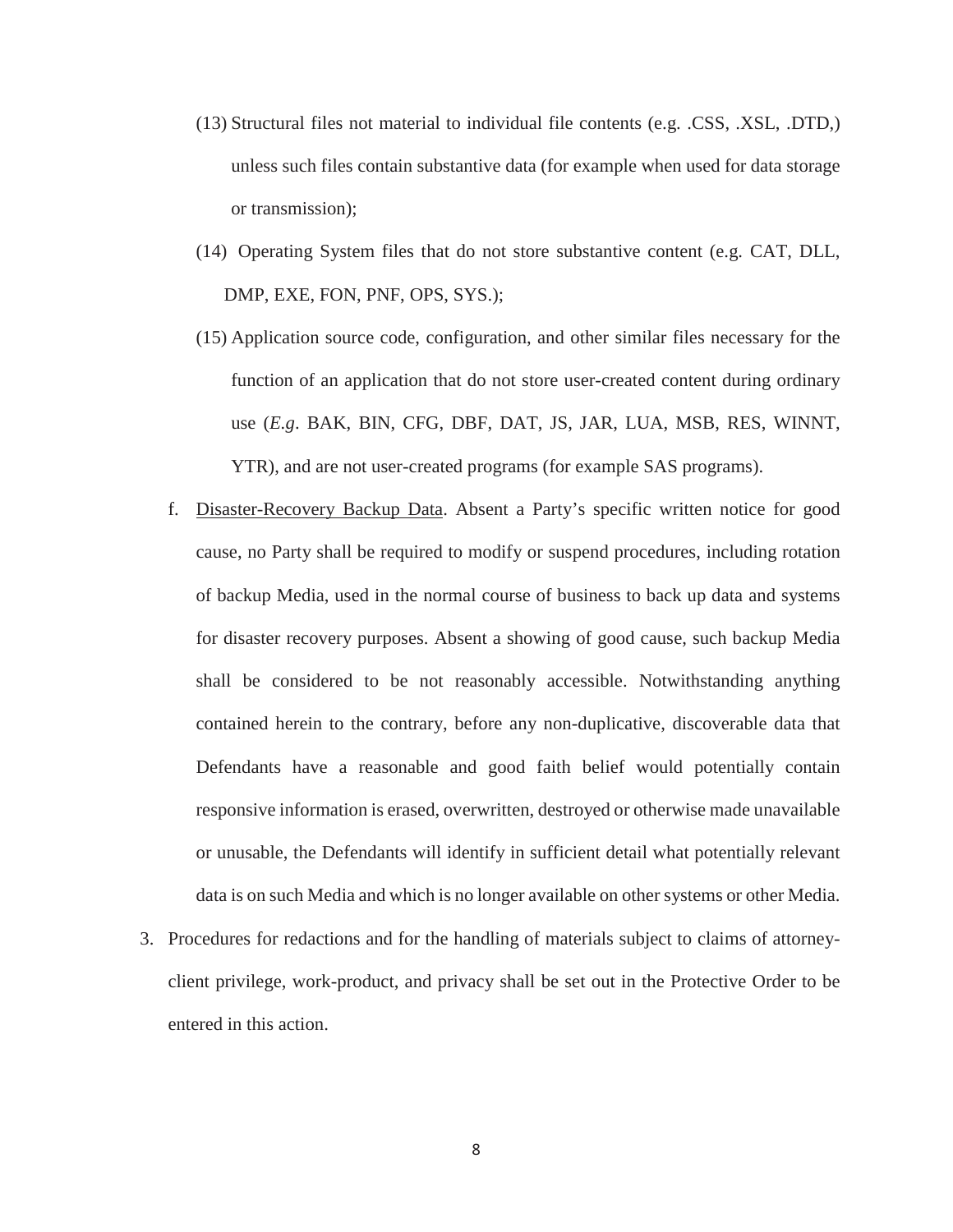#### **B. ELECTRONICALLY STORED INFORMATION**

- 1. Production in Reasonably Usable Form.
	- a. The Parties shall produce electronically stored information in a reasonably usable form. Except as stated in Paragraphs B.2 and B.3 below or as agreed hereafter by the Parties, such reasonably usable form shall be the single-page TIFF-image format with extracted text to the extent available or OCR text if extracted text is not available, and associated Metadata set out in Attachment A, which is incorporated in full in this protocol ("TIFF-*Plus* format"). If the Receiving Party seeks production in Native format of specifically identified ESI produced originally in TIFF-*Plus* format, the Producing Party shall respond reasonably and in good faith to any such request. Procedures for production of a Native file in response to any such request are set out in Attachment A, Paragraph A.25.b.
	- b. All documents containing color which are produced in native format shall be produced in color. PDFs and PowerPoints shall be produced in color. To the extent a document produced in TIFF or TIFF-*Plus* format is illegible, unable to be properly evaluated, or otherwise unacceptable due to the fact that it was produced in black and white rather than color, the Parties shall meet and confer concerning a supplemental production of that document in color.
	- c. If electronically stored information discoverable in this proceeding was previously produced in another legal proceeding, the Parties shall meet and confer to discuss the proposed format of any production of that ESI in this proceeding, and the particulars of how the information was collected and identified.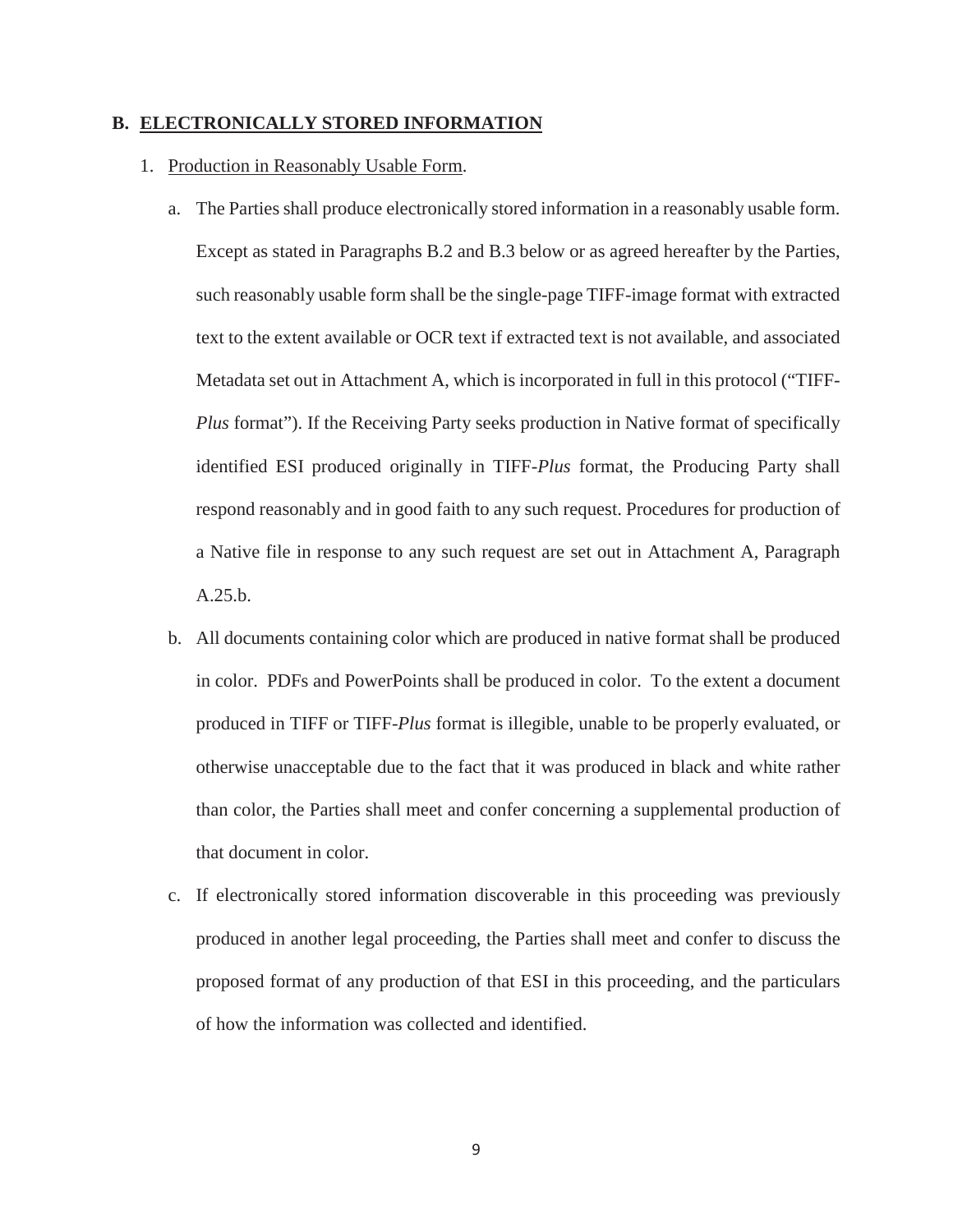- 2. Native Files. Electronic spreadsheets (*e.g.*, Excel), electronic presentations (*e.g.*, PowerPoint), word processing files with tracked changes, comments, or hidden text (*e.g.*, Word), desktop databases (*e.g.*, Access), Portable Document Format files ("PDF") (including IND and NDA files), and audio/video multimedia files shall be produced in Native format as described in Paragraph A.25.a of Attachment A. If a native document type referenced herein requires redactions it can be produced in TIFF-*Plus* format.
- 3. Enterprise Databases, Database Management Systems, and Other Structured Data ("Structured Data Systems"). The Parties will meet and confer to address the production and production format of any responsive data contained in a database or other structured or aggregated data source or otherwise maintained by an application. The Parties will cooperate in the exchange of information concerning such databases and data sources to facilitate discussions on productions and production format.
- 4. Use of Native Files in Proceedings in the Case. The Parties shall meet and confer to address any issues concerning the use of Native files in proceedings in the Case. Such discussions may address issues including printing, the use or nonuse of slip-sheets, alterations of Native files to facilitate their use with a witness or to use as an exhibit, including hiding columns or rows that contain no information or information not relevant to the columns presented and not otherwise reasonably relevant for context, the use of reports or summaries created from Native file data, and timing for objections to admissibility of Natives used in proceedings.
- 5. Technology and Methodology for the Collection and Identification of Defendant's ESI for Production.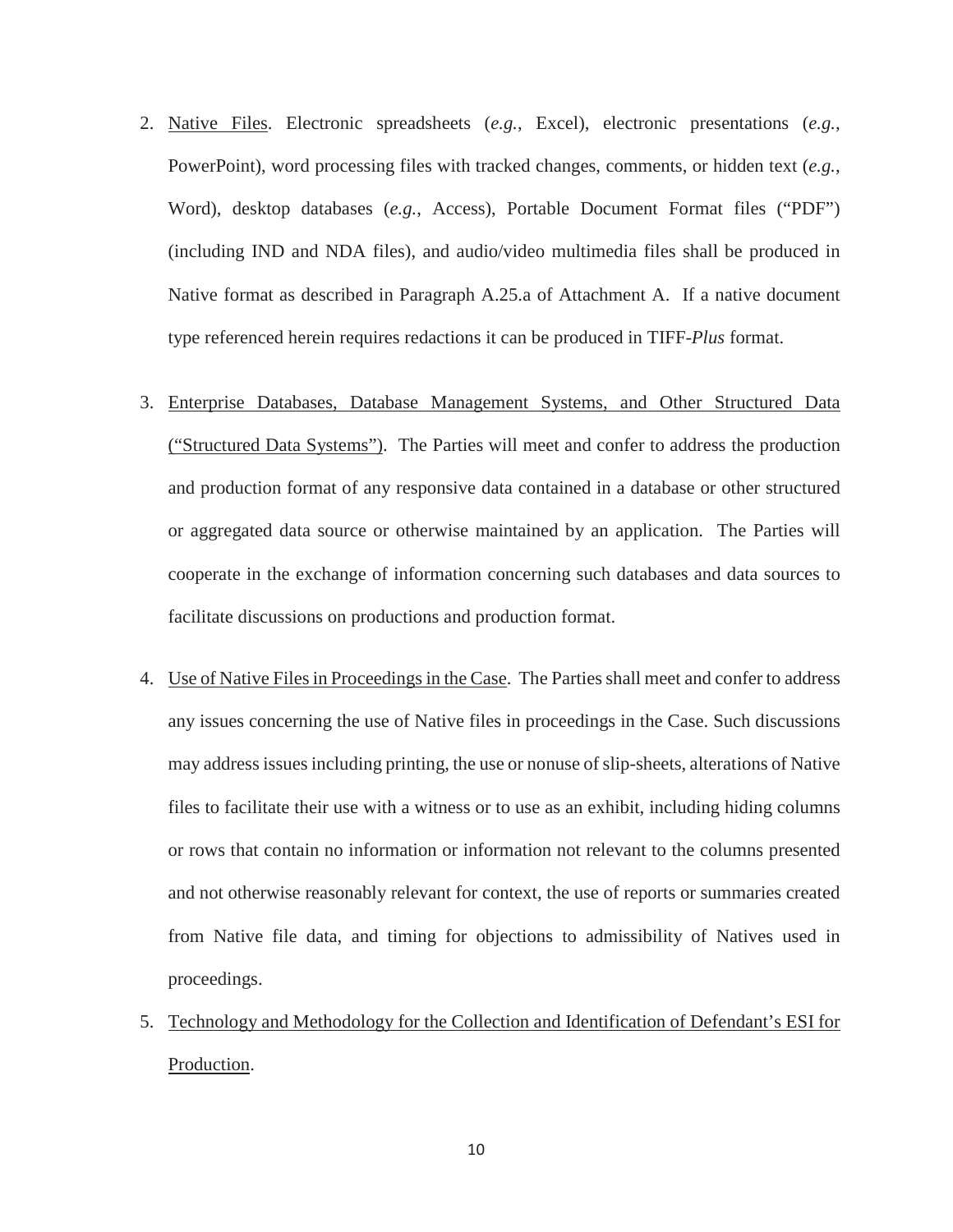- a. The Parties shall meet and confer to address the method(s) the Defendants will use relating to the collection and production of responsive documents, including consideration of the best methods available given the various locations and formats of potentially relevant and responsive documents that may be collected. Methods to be considered during such discussions may include the use of reasonable search term filters, file types, and date ranges or the use of advanced search and retrieval technologies, including predictive coding or other technology-assisted review ("TAR"). If there are any issues that cannot be resolved regarding search and retrieval methods, the Parties shall bring any disputes to the attention of the Court. In any such discussion,
	- (1) After the Parties have agreed upon collection and identification methods, and only if a party believes in good faith that use of the disclosed methods would result in deficiencies in production, the Parties will work collaboratively on any revisions to such methods, on the understanding that this may be an iterative process.
	- (2) Nothing in this Order shall be deemed to be a waiver of any right or responsibility of the Producing Party to manage and control searches of its data files, including the right, upon notice to the Receiving Party, to make good-faith revisions to search filters. Once search and retrieval methods have been agreed to or otherwise ordered by the Court, if changes to such methods are deemed necessary by the Producing Party the Producing Party will so notify the Requesting Party and the Parties shall meet and confer regarding the revisions if the Requesting Party does not agree to them.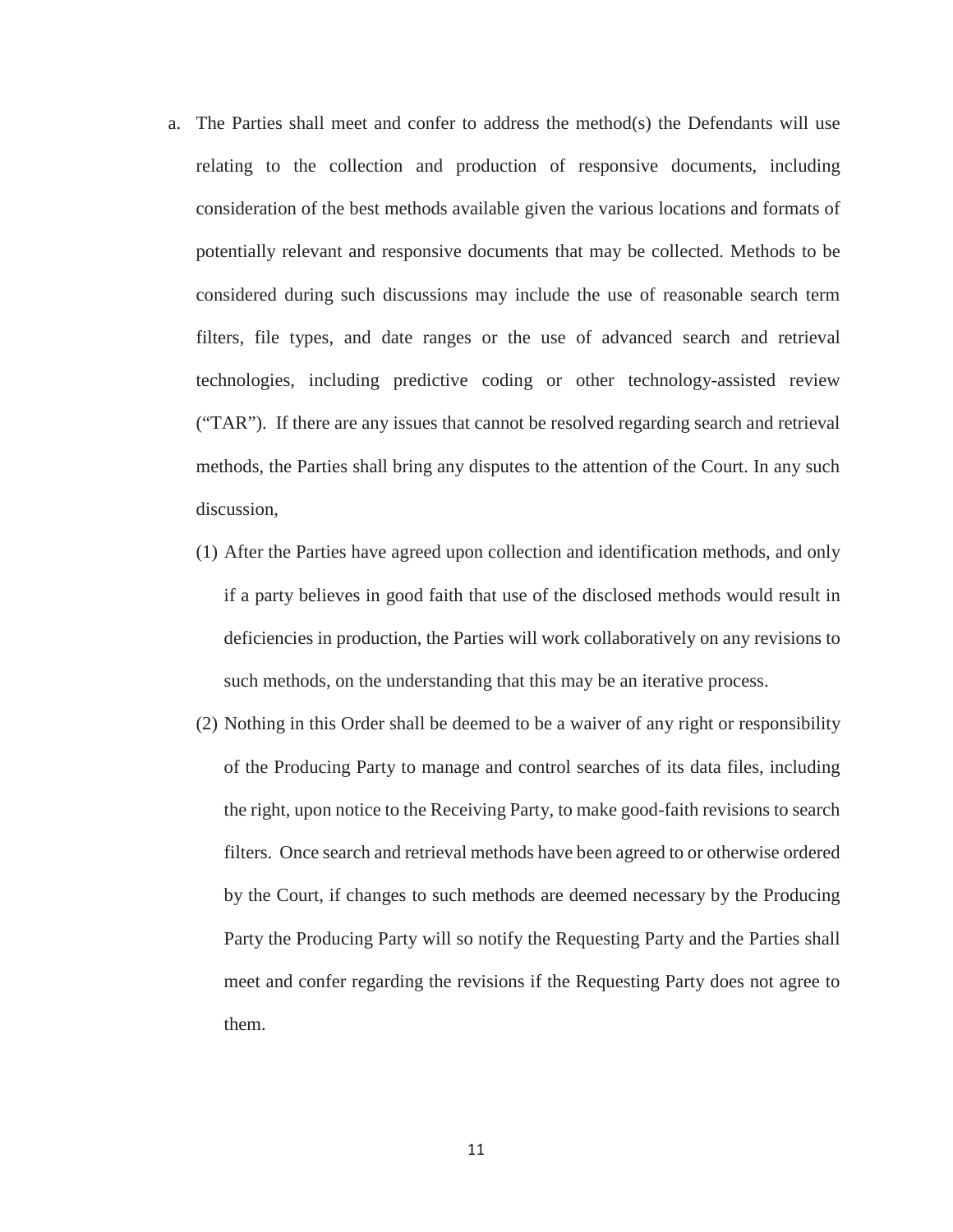- (3) The technology and methodology the Parties agree to use to identify and classify potentially responsive documents in connection with Defendants' production may be jointly set out in a separate, formal protocol agreed upon by the Parties.
- b. The fact that any electronic file has been identified in an agreed-upon collection and identification method shall not prevent any Party, after attorney review on good-faith basis, from withholding such file from production on the grounds that the file is not responsive, that it is protected from disclosure by applicable privilege or immunity, that it is governed by any applicable privacy law or regulation, that it contains proprietary non-responsive information, or that the Protective Order entered in this Action allows the file to be withheld.
- c. Nothing in this section shall limit a Party's right reasonably to seek agreement from the other Parties or a court ruling to modify previously agreed-upon collection and identification methodology.
- 6. Plaintiffs' Identification and Classification of Documents and ESI. The Parties shall meet and confer with respect to the identification and classification of Plaintiffs' documents and ESI.
- 7. Discrete Document Collections. Identified discrete document collections, such as, by way of example only, documents submitted to and exchanged with FDA, shall be produced in their entirety without regard to whether or not each document in the collection has been identified as possibly responsive, or deemed to be or classified as, responsive, or, if search terms are used, contains a search term, except that privileged documents in such a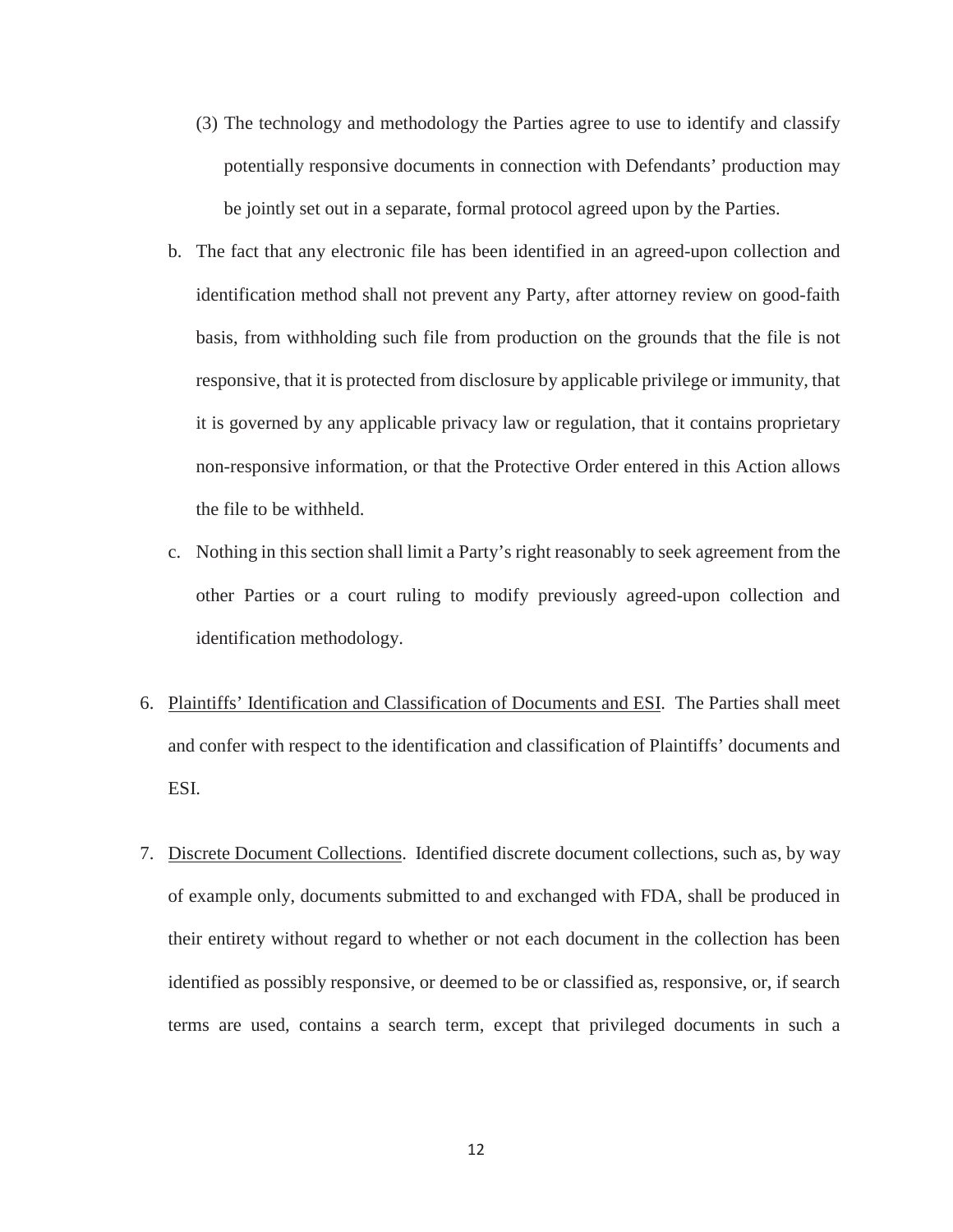collection may be withheld and listed in a privilege log as specified elsewhere in this proceeding.

- a. Adverse events of interest: To the extent a relevant, responsive clinical adverse event report is produced by Defendants and identified by Plaintiffs as an adverse event of interest, the Parties agree to meet and confer concerning production of full backup files associated with that particular adverse event.
- 8. Documents with Insufficient Text. Documents that are reasonably believed to be responsive and for which text-based search technologies may be ineffective, such as images, spreadsheets, etc., must be reviewed without culling by search terms, predictive coding, or other technologies that rely primarily on text.
- 9. Known Responsive Materials Must Be Produced. Documents and ESI known to Defendants to be non-privileged and responsive to a discovery request and/or relevant to the litigation shall be produced without regard to the collection and identification methods agreed upon by the Parties unless a good faith objection has been made, including, but not limited to, that production of such materials would be unreasonably burdensome, in which case, the parties shall meet and confer and raise any disputes with the Court.
- 10. Email Threading. The Parties shall meet and confer to address the use of email threading in the Case.
- 11. Avoidance of Duplicate Production.
	- a. "Duplicate ESI" means files that are exact duplicates based on the files' MD5 or SHA-1 hash values. The Producing Party need produce only a single copy of responsive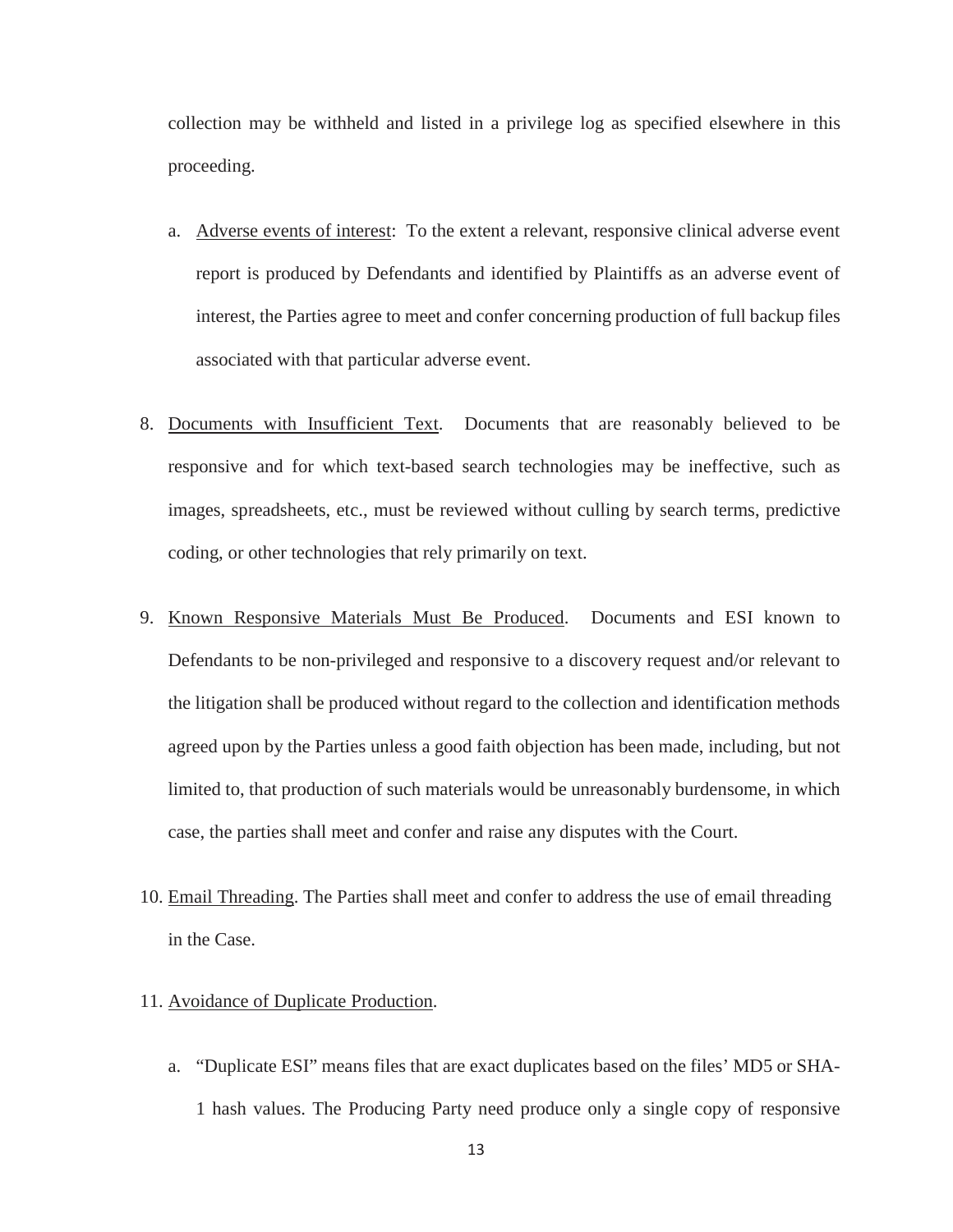Duplicate ESI. A Producing Party shall take reasonable steps to de-duplicate ESI globally (*i.e.*, both within a particular custodian's files and across all custodians). Entire document families may constitute Duplicate ESI. De-duplication shall not break apart families. When the same Duplicate ESI exists in the files of multiple custodians, the additional custodians shall be listed in the OTHER\_CUSTODIANS field identified in Paragraph A.24(c) of Attachment A.

b. If the Producing Party makes supplemental productions following an initial production, that Party also shall provide with each supplemental production an overlay file to allow the Receiving Party to update the OTHER\_CUSTODIANS field. The overlay file shall include both all custodians listed in the OTHER\_CUSTODIANS field in prior productions and any custodians newly identified in the current supplemental production.

#### **C. DOCUMENTS THAT EXIST ONLY IN HARDCOPY (PAPER) FORM**

Hardcopy Document Production. Hardcopy documents shall be scanned and produced in TIFF image format as set forth in Attachment A.

### **D. INFORMATION NOT ADDRESSED IN THIS STIPULATION**

To expedite discovery of relevant evidence, the Parties will discuss and attempt in good faith to resolve all issues involving information not addressed in this Stipulation for the Production of Physically and Electronically Stored Information before bringing these issues to the Court.

#### **E. NO WAIVER**

By complying with this Stipulation for the Production of Physically and Electronically Stored Information, no Party waives any objection to the production of the documents, tangible items or things, and ESI that is preserved.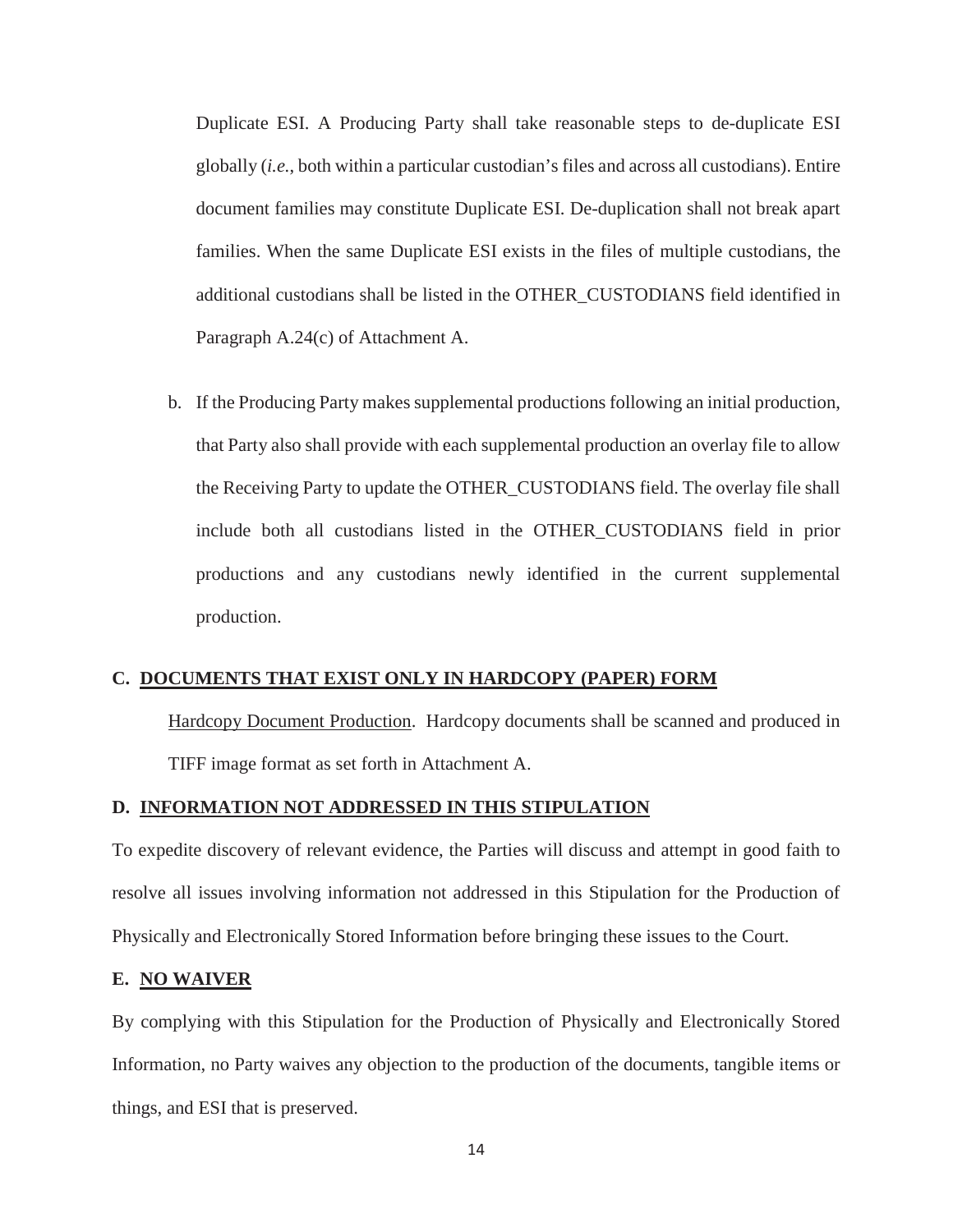#### **F. ALTERNATE FORMATS**

Notwithstanding the Parties' stipulations herein, upon reasonable request made by the Receiving Party, the Parties shall confer regarding the production in an alternate format of a document previously produced in accordance with this Order.

# **G. LIMITATIONS AND NON-WAIVER**

This protocol provides a general framework for the production of ESI and paper documents on a going forward basis. The Parties and their attorneys do not intend by this protocol to waive their rights to the attorney-client or work-product privileges, and any such waiver shall be strictly and narrowly construed and shall not extend to other matters or information not specifically described herein.

### **H. GENERAL PROVISIONS**

1. Any practice or procedure set forth herein may be varied by agreement of the Parties, and first will be confirmed in writing, where such variance is deemed appropriate to facilitate the timely and economical exchange of electronic data or other covered discovery materials.

2. Should any Party subsequently determine in good faith that it cannot proceed as required by this Order or that the order requires modification, the Parties will meet and confer to resolve any dispute before seeking Court intervention.

3. The Parties agree that e-discovery will be conducted in phases and the Parties will meet and confer regarding discovery of data sources not listed herein.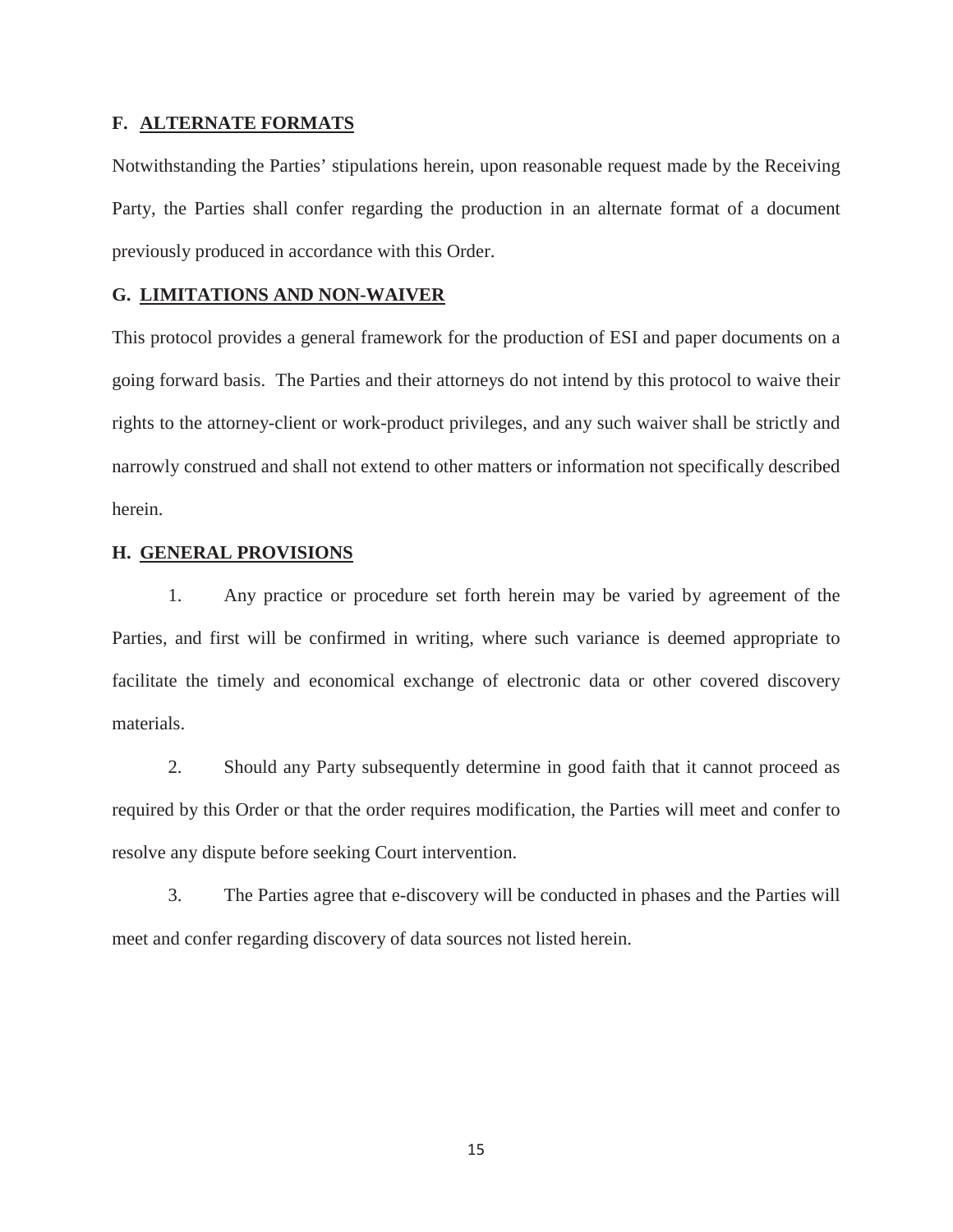4. Regardless of the foregoing, the Parties retain the obligation to produce, or log for privilege, all responsive documents of which they are aware consistent with obligations pursuant to applicable laws and rules.

SO ORDERED, this 19th day of October 2020

 $\Box$ 

The Hon. Brian Martinotti, U.S.D.J.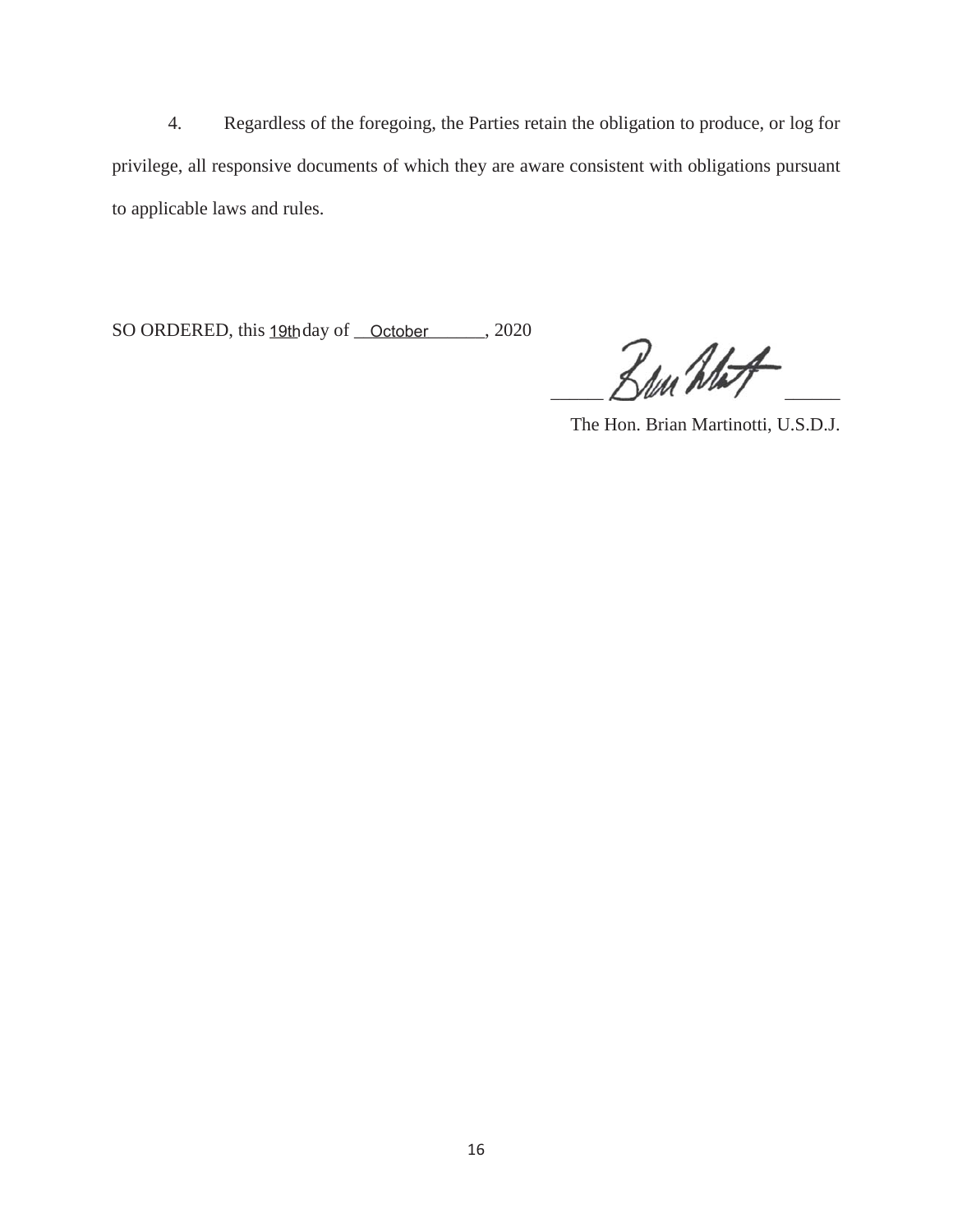#### **Attachment A**

A.1. Image Files. Files produced in \*.tif format will be single page black and white \*.tif images at 300 DPI, Group IV compression. To the extent possible, original orientation will be maintained (i.e., portrait-to-portrait and landscape-to-landscape). Each \*.tif image will be assigned a unique name matching the production number of the corresponding page. Such files will be grouped in folders of no more than 1,000 \*.tif files each unless necessary to prevent a file from splitting across folders. If a file, *e.g.*, a PDF file, exceeds 500 \*.tif images, the producing party may produce the file Natively rather than in \*.tif format. Files will not be split across folders and separate folders will not be created for each file. Production ("Bates") numbers shall be endorsed on the lower right corner of all images. This number shall be a unique, consistently formatted identifier that will:

- (i) be consistent across the production;
- (ii) contain no special characters or spaces; and
- (iii) be numerically sequential within a given file.

Bates numbers should be a combination of an alpha prefix along with an 8-digit number (e.g. ABC00000001). The number of digits in the numeric portion of the Bates number format should not change in subsequent productions. Confidentiality Designations, if any, will be endorsed on the lower left corner of all images and shall not obscure any portion of the original file.

A.2. TIFFs of Redacted ESI. TIFFs of redacted ESI shall include all non-redacted elements and formatting which are visible in its Native application, and each redacted area must bear a label containing the reason for the redaction. Parties will meet and confer to the extent there is a request for alternative views of documents.

A.3. Date Fields Time Zone. All documents shall be processed so as to show fielded dates and times in UTC.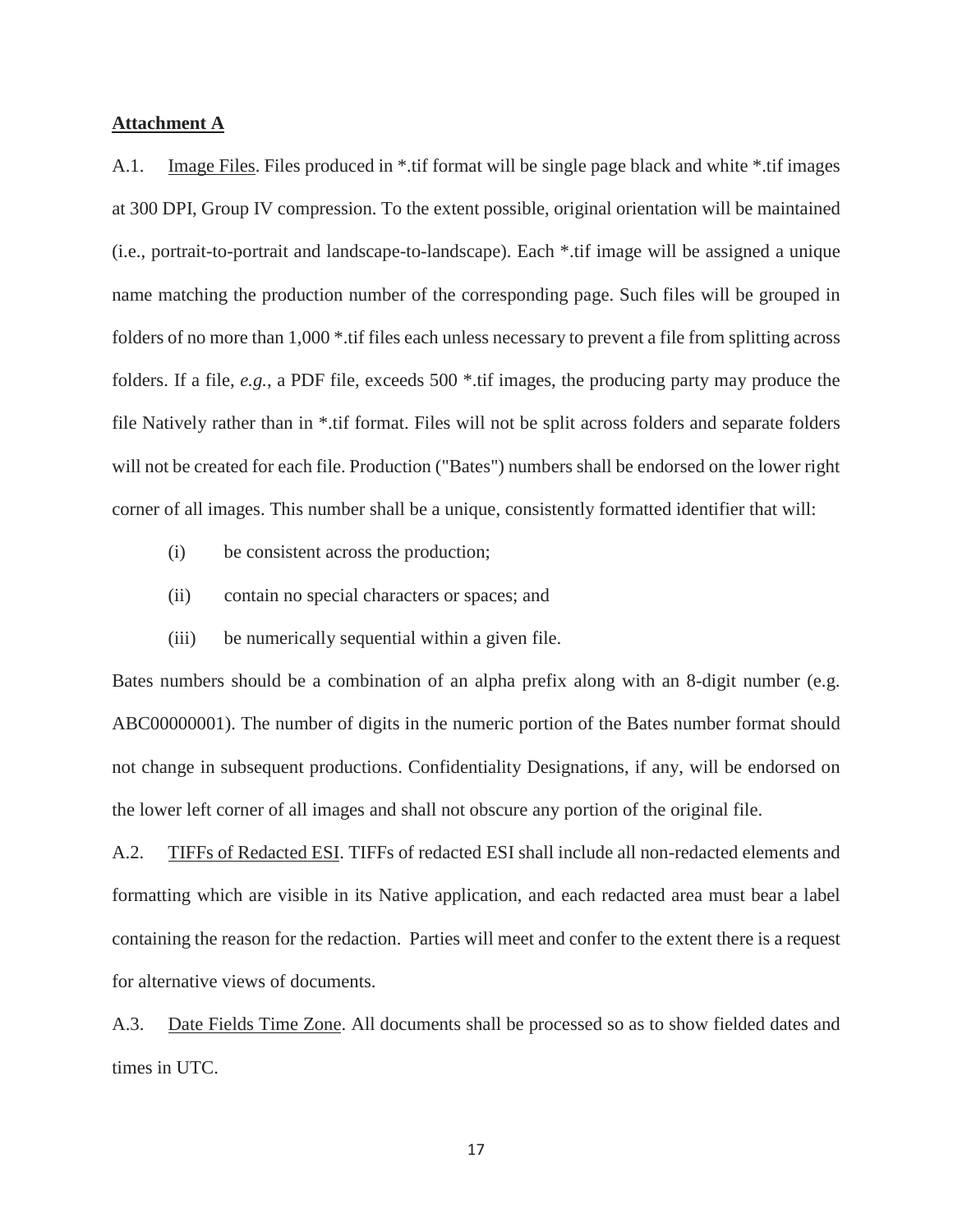A.4. Exception Files. The Parties will use reasonable efforts and standard industry practices to address Documents that present imaging or form production problems (including encrypted and/or protected files identified during the processing of ESI) ("Exception Files"). The Parties will meet and confer regarding procedures that will be used to identify, access, and process Exception Files. If the Parties cannot reach agreement on the handling of Exception Files through the meet and confer process, the matter may be submitted to the Court for determination.

A.5. Native File Identification. A producing party may provide a Bates-stamped placeholder TIFF, bearing the legend "This document has been produced in Native format" for ESI produced in Native format; these placeholders will be Bates numbered in the same way as any other TIFF, and the Bates number of that single page shall be used as the BegBates and EndBates of the associated document. Otherwise, the Native document shall be provided a Single Bates number that will be used as the BegBates and EndBates of the associated document. If no placeholder page has been provided, a party using the document in court proceedings, depositions, or trial, shall either create and attach a placeholder page as described above, or shall stamp the Bates number in the border of the Native document.

A.6. File Text. Except where a file's full text cannot be extracted (*e.g.*, when a file has been redacted under assertion of privilege or other protection from disclosure), full text will be provided in the format of a single \*.txt file for each file (*i.e.*, not one \*.txt file per \*.tif image). Where ESI contains text that cannot be extracted, the available \*.tif image will be OCR'd or, as applicable, the redacted Native file will have its text re-extracted, and file-level text will be provided. Searchable Text will be produced as single file UTF-8 text files with the text file named to match the beginning production number of the file. The full path of the text file must be provided in the \*.dat data Load File.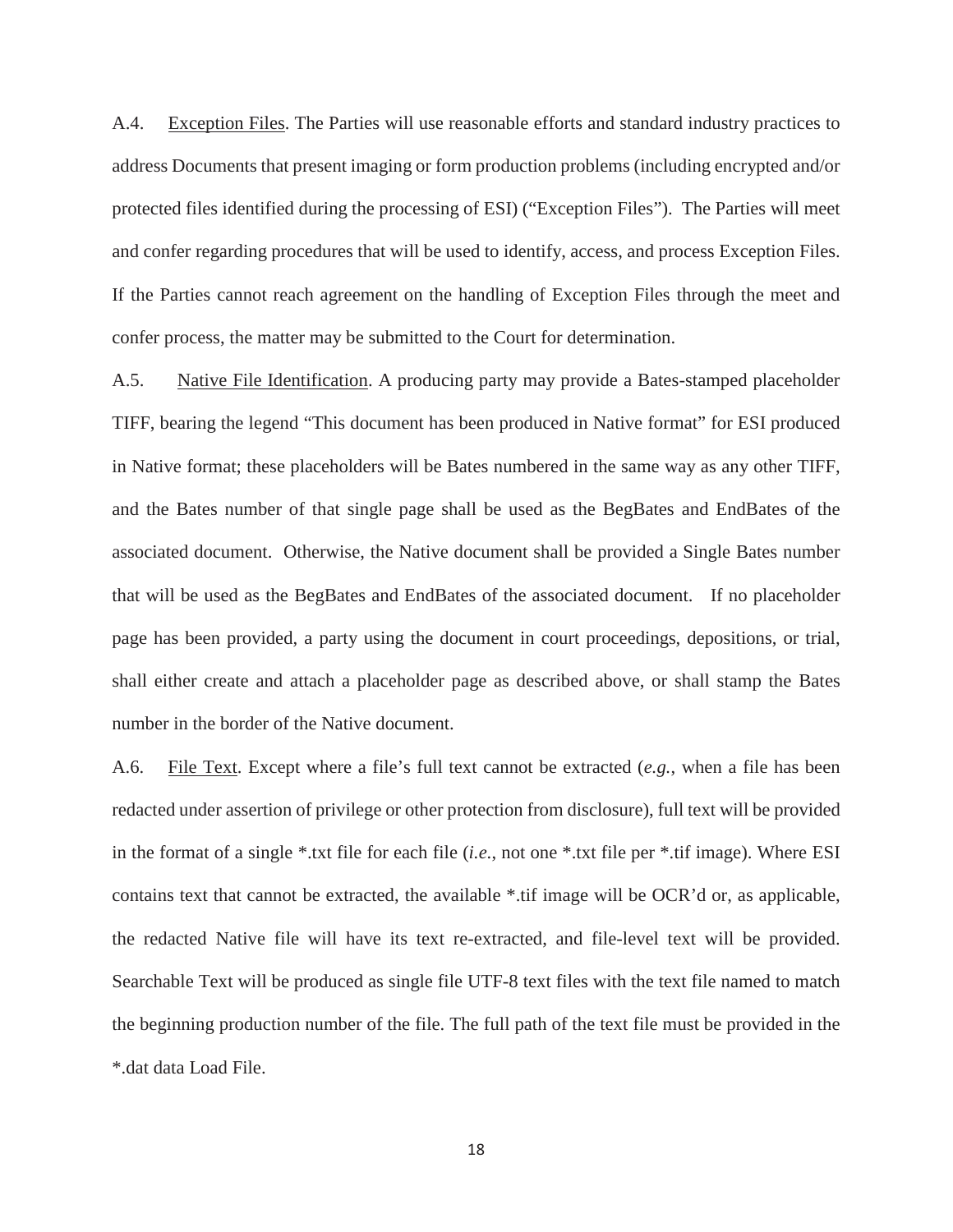A.7. Text Extracted from Emails. Text extracted from emails shall include all header information that would be visible if the email was viewed in Outlook including: (1) the individuals to whom the communication was directed ("To"), (2) the author of the email communication ("From"), (3) who was copied and blind copied on such email ("CC" and "BCC"), (4) the subject line of the email ("RE" or "Subject"), (5) the date and time of the email, and (6) the names of any attachments.

A.8. OCR. OCR software should be set to the highest quality setting during processing. Documents containing foreign language text shall be OCR'ed using the appropriate settings for that language, e.g., OCR of German documents will use settings that properly capture umlauts. Settings such as "auto-skewing" and "auto-rotation" should be turned on during the OCR process. A.9. De-NISTing. Electronic files will be De-NISTed, removing commercially available operating system and application file information contained on the current NIST file list.

A.10. Lost, Destroyed or Irretrievable ESI. If a Defendant learns that responsive ESI that once existed was lost, destroyed, or is no longer retrievable as a result of acts or circumstances not occurring in the ordinary course of business, the Defendant shall comply with its obligations under the Federal Rules of Civil Procedure to explain where and when the responsive ESI was last retrievable in its original format and to disclose the circumstances surrounding the change in status of that responsive ESI, whether that information is available from other sources, and whether any backup or copy of such original responsive ESI exists. Nothing in this paragraph is intended to expand or limit the obligations under the Federal Rules of Civil Procedure.

A.11. Proprietary Software. To the extent that relevant ESI cannot be rendered or reviewed without the use of proprietary software, the Parties shall meet and confer to minimize any expense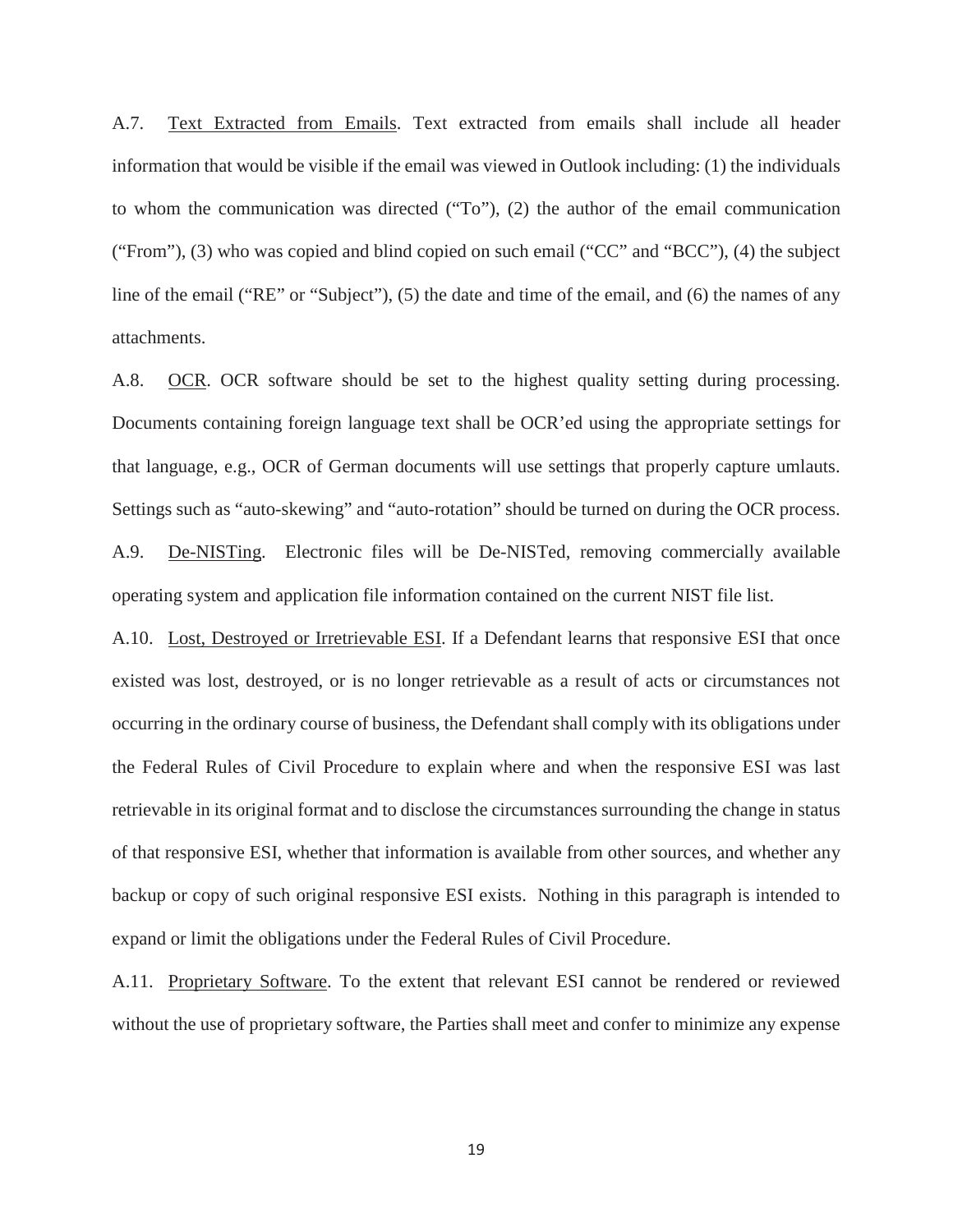or burden associated with the production of such documents in an acceptable format, including issues as may arise with respect to obtaining access to any such software and operating manuals.

A.12. Redactions. Redactions shall be made consistent with the Protective Order in this Action. For redacted items which were originally ESI, all Metadata fields required herein will be provided and will include all non-redacted data consistent with the Protective Order and Privilege Order in this litigation. Redacted documents shall be identified as such in the Load File provided with the production. A document's status as redacted does not relieve the producing party from providing all of the Metadata required herein.

A.13. Word Processing Files. If word processing files, including without limitation Microsoft Word files (\*.doc and \*.docx), are produced in \*.tif image format, such \*.tif images will display all content and data visible in any view in the Native application, including tracked changes, comments, and hidden text.

A.14. Presentation Files. If presentation files, including without limitation Microsoft PowerPoint files (\*.ppt and \*.pptx), are produced in \*.tif image format, such \*.tif images will display all content and data visible in any view in the Native application, including comments, hidden slides, speakers' notes, and similar data in such files.

A.15. Spreadsheet or Worksheet Files. If spreadsheet files, including without limitation Microsoft Excel files (\*.xls or \*.xlsx), are produced in \*.tif image format, such \*.tif images will display all content and data visible in any view in the Native application including hidden rows, columns, and worksheets, if any, in such files.

A.16. Parent-Child Relationships. Parent-child relationships (*e.g.*, the associations between emails and their attachments) will be preserved. Email and other ESI attachments will be produced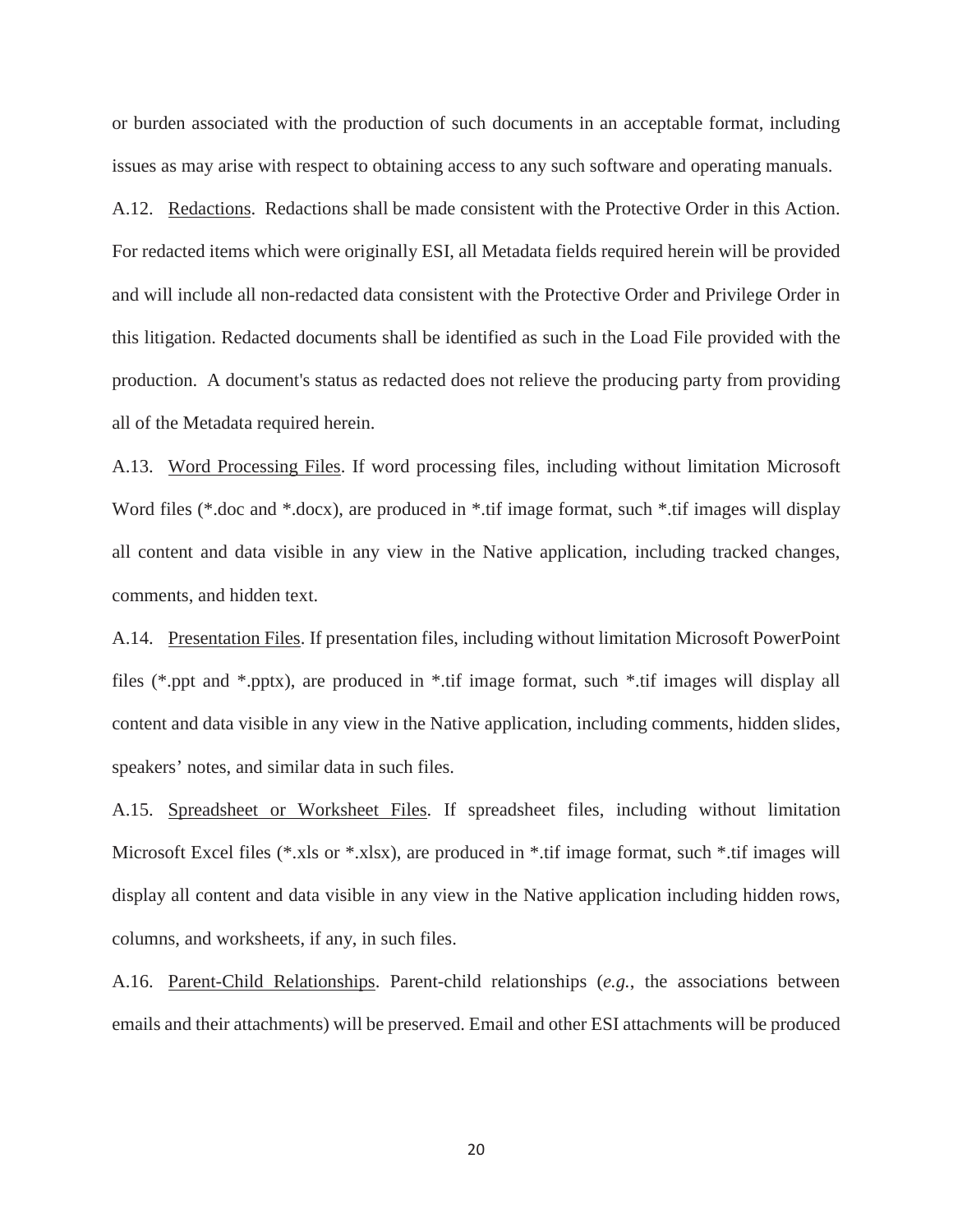as independent files immediately following the parent email or ESI record. Parent-child relationships will be identified in the data Load File pursuant to Paragraph A.24 below.

A.17. Family Groups. A document and all other documents in its attachment range, emails with attachments, and files with substantive extracted embedded OLE documents all constitute family groups. If any member of a family group is produced, all members of that group must also be produced, or, if privileged, so logged, except as set forth in Paragraph A. 20 below.

A.18. Dynamic Fields. Files containing dynamic fields such as file names, dates, and times will be produced showing the field type (e.g., "[FILENAME]" or "[AUTODATE]"), rather than the values for such fields existing at the time the file is processed.

A.19. Foreign Language. Hardcopy documents and ESI that contains languages other than English, in whole or in part, shall be produced in the original language(s), along with all existing translations of the Searchable Text to the extent maintained in the ordinary course of business and reasonably available.

A.20. Embedded Objects. Some Microsoft Office and .RTF files may contain embedded objects. Such objects typically are the following file types: Microsoft Excel, Word, PowerPoint, Project, Outlook, and Access; and PDF. Subject to claims of privilege, as applicable, objects with those identified file types shall be extracted as separate files and shall be produced as attachments to the file in which they were embedded. If the file with the embedded object is produced in native format, the embedded object need not be extracted. Images embedded in emails may not be produced separately as attachments.

A.21. Compressed Files. Compressed file types (i.e., .CAB, .GZ, .TAR. .Z, .ZIP) shall be decompressed in a reiterative manner to ensure that a zip within a zip is decompressed into the lowest possible compression resulting in individual files.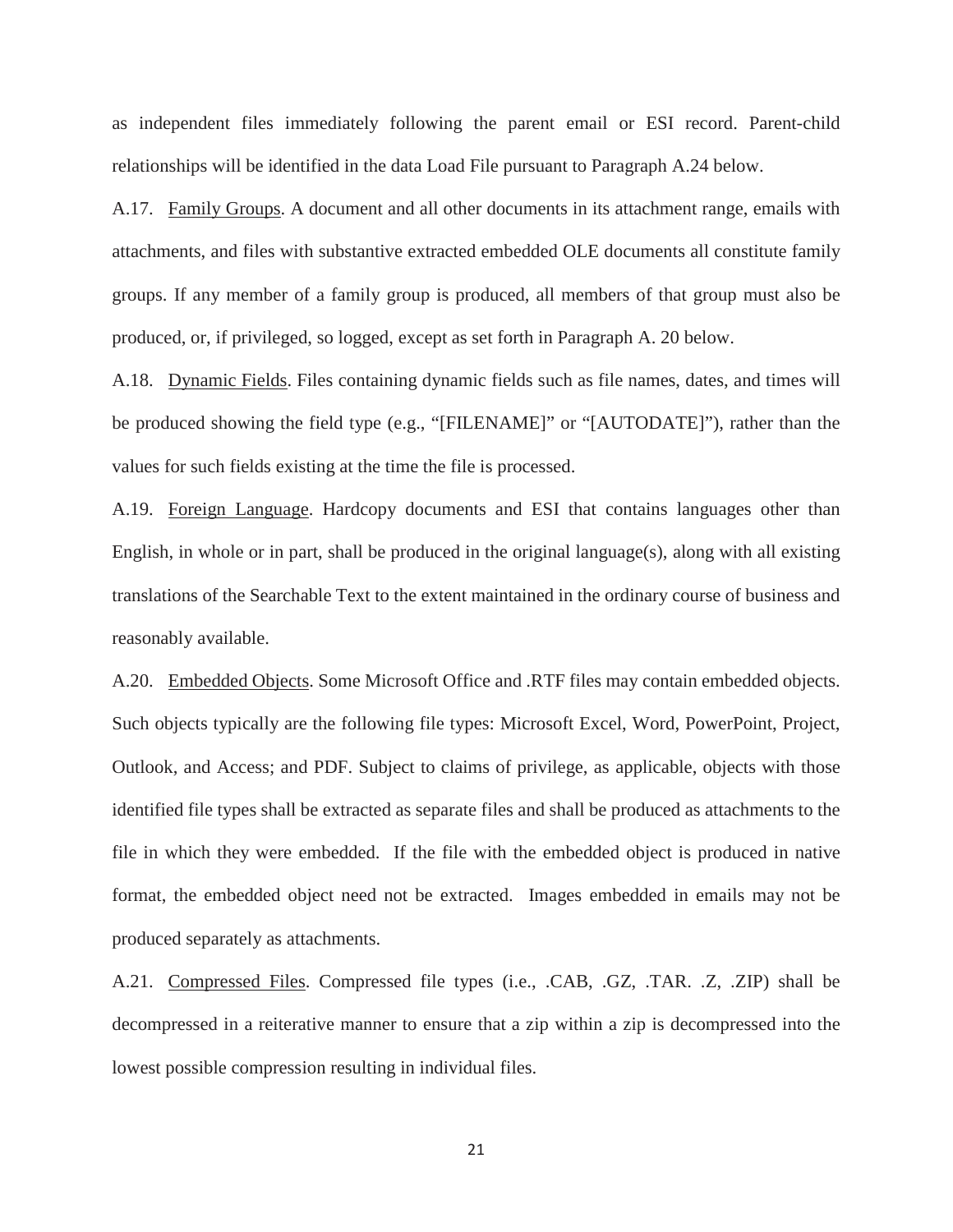A.22. Scanned Hardcopy Documents. Hardcopy documents shall be scanned and produced in TIFF image format. In scanning and production of Hardcopy documents:

- a. Documents are to be produced as they were kept. For documents found in folders or other containers with labels, tabs, indexes or other identifying information, such indexes, labels and tabs shall be scanned. Pages with Post-It notes shall be scanned both with and without the Post-it, with the image of the page with the Post-it preceding the image of the page without the Post-It.
- b. Defendants will use best efforts to unitize documents (*i.e*., distinct documents should not be merged into a single record, and a single document should not be split into multiple records) and maintain document relationships, *i.e.*, attachment status.
- c. In the case of an organized compilation of separate Hardcopy documents—for example, a binder containing several separate documents behind numbered tabs the document behind each tab should be scanned separately, but the relationship among the documents in the binder should be reflected in proper coding of the family fields set out below.
- d. For scanned images of Hardcopy documents, OCR should be performed on a document level and provided in document-level \*.txt files named to match the production number of the first page of the document to which the OCR text corresponds. OCR text should not be delivered in the data load file or any other delimited text file. OCR software must be set to the highest quality setting for any previously-unscanned paper documents and reasonable quality control measures shall be used to ensure that the integrity of scanned copies of previously unscanned paper documents are preserved for OCR (*e.g*., pages are not angled or skewed, text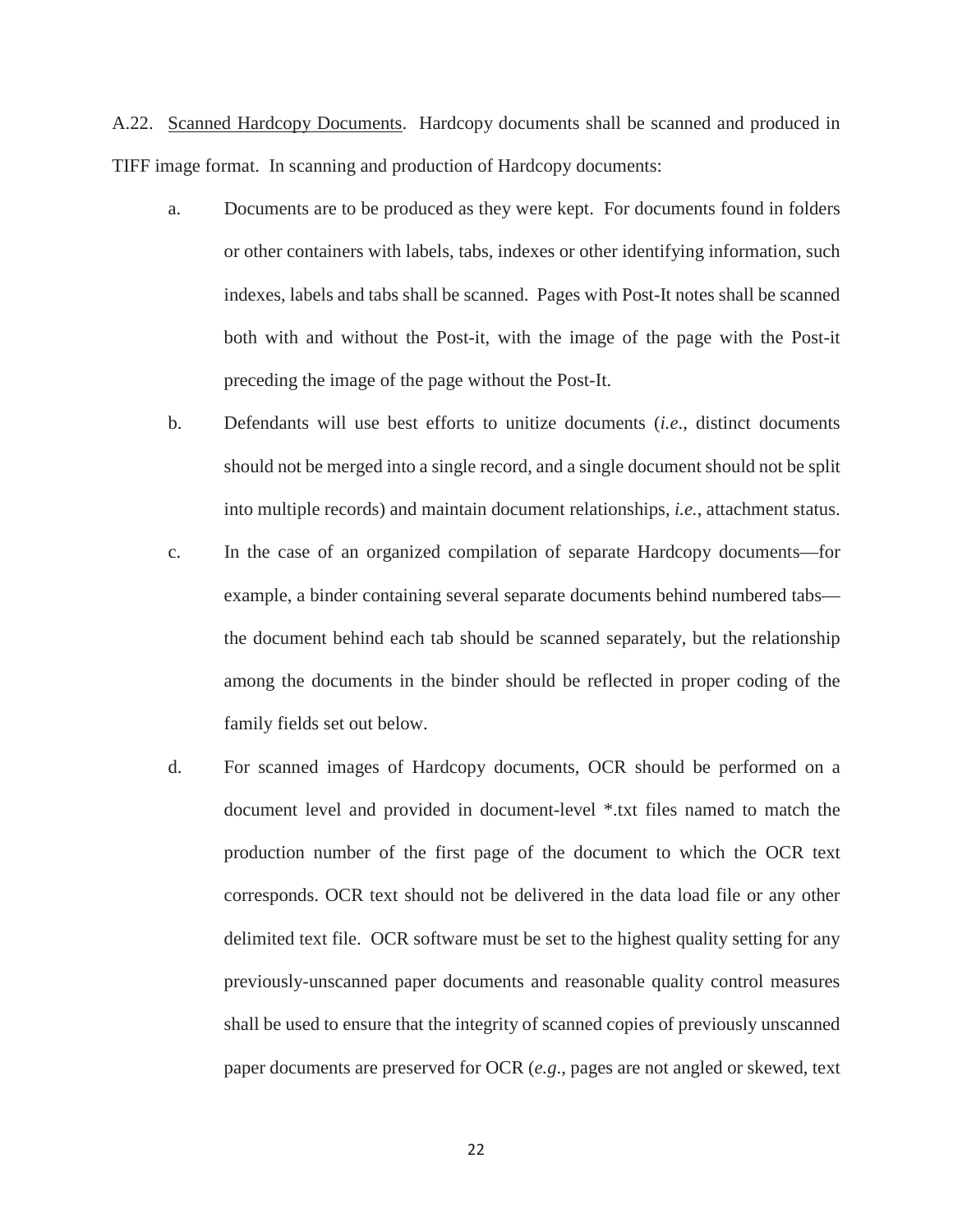is not blurred or obscured, etc.). Settings such as "auto-deskewing" and "autorotation" must be turned on during the OCR process to maximize text recognition on any given page. Documents containing foreign language text must be OCR'ed using the appropriate settings for that language, (*e.g.*, OCR of German documents must use settings that properly capture umlauts).

e. To the extent objective non-privileged metadata as set forth in A.24.c was created as part of the collection, processing, scanning, and/or production of hardcopy documents, such metadata shall be provided to Plaintiffs at the time of production.

A.23. Production Numbering. The Producing Party shall take reasonable steps to ensure that attachments to documents or electronic files are assigned production numbers that directly follow the production numbers on the documents or files to which they were attached.

- A.24. Data and Image Load Files
	- a. Load Files Required. Unless otherwise agreed, each production will include a data Load File in Concordance (\*.dat) format and an image Load File in Opticon (\*.opt) format.
	- b. Load File Formats.
		- i. Load File names should contain the volume name of the production media. Additional descriptive information may be provided after the volume name. For example, both ABC001.dat or ABC001\_metadata.dat would be acceptable.
		- ii. Unless other delimiters are specified, any fielded data provided in a Load File should use Concordance default delimiters. Semicolon (;) should be used as multi-entry separator.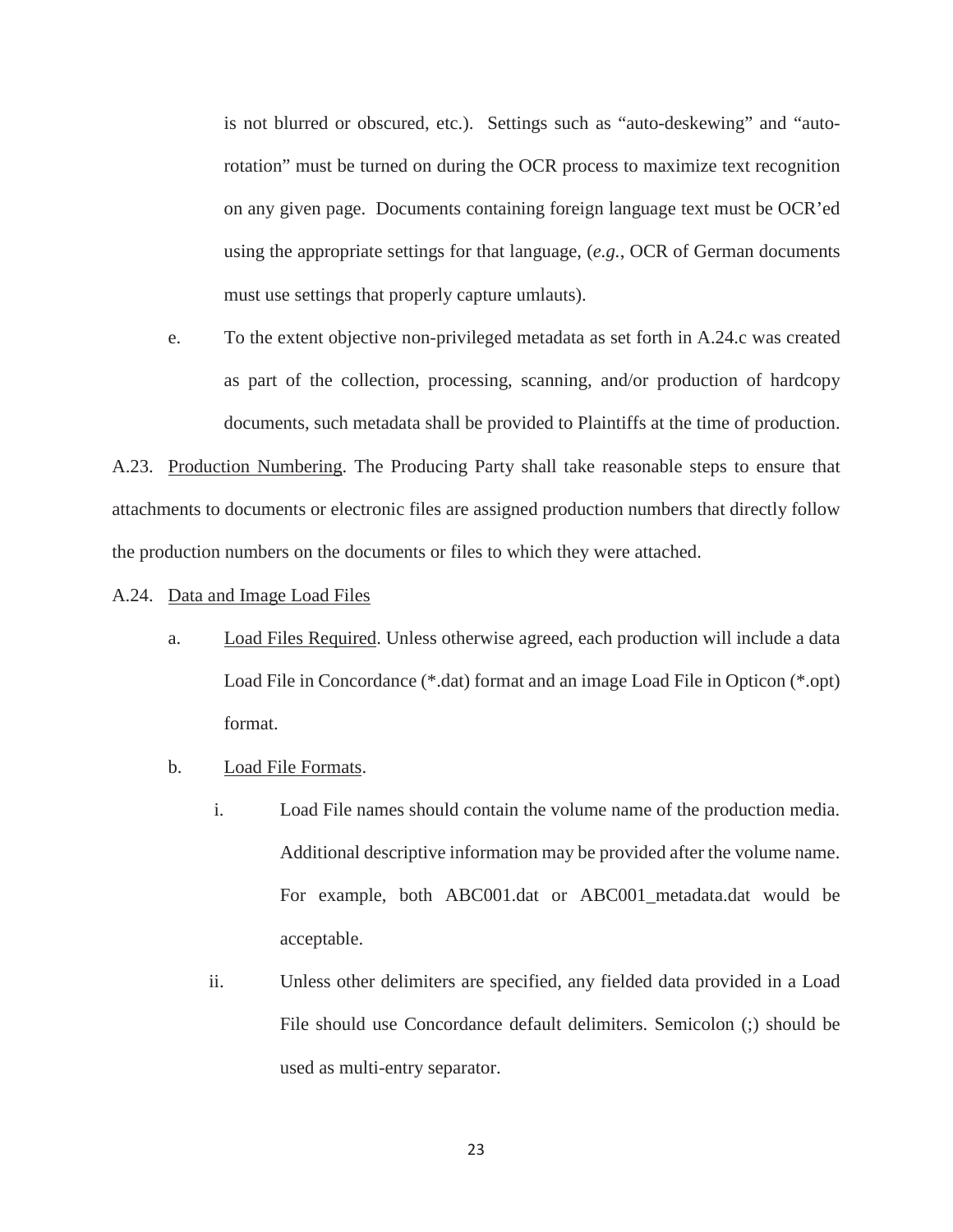- iii. Any delimited text file containing fielded data should contain in the first line a list of the fields provided in the order in which they are organized in the file.
- c. Fields to be Included in Data Load File. For all documents or electronic files identified as relevant, not privileged, and produced, the following Metadata fields for each document or electronic file, if available at the time of collection and processing and unless such Metadata fields are protected from disclosure by attorney-client privilege or work-product immunity or otherwise prohibited from disclosure by law or regulation, will be provided in the data Load File pursuant to subparagraph (a). The term "Scanned Docs" refers to documents that are in Hardcopy form at the time of collection and have been scanned into \*.tif images. The term "Email and E-Docs" refers to files that are in electronic form at the time of their collection, irrespective of the form (TIFF-Plus or Native format) in which they are produced.

|                   | <b>Sample</b>   |                     | <b>Email</b><br>and E- |                          |
|-------------------|-----------------|---------------------|------------------------|--------------------------|
| <b>Field</b>      | Data            | <b>Scanned Docs</b> | <b>Docs</b>            | <b>Comment</b>           |
| <b>PRODBEG</b>    | <b>ABC00000</b> | Yes                 | Yes                    | Beginning<br>production  |
| [Key Value]       | 001             |                     |                        | number                   |
| <b>PRODEND</b>    | ABC00000        | Yes                 | Yes                    | production<br>Ending     |
|                   | 008             |                     |                        | number                   |
| <b>PRODBEGATT</b> | <b>ABC00000</b> | Yes                 | Yes                    | Beginning production     |
|                   | 009             |                     |                        | number of parent in a    |
|                   |                 |                     |                        | family                   |
| <b>PRODENDATT</b> | ABC00001        | Yes                 | Yes                    | production<br>Ending     |
|                   | 005             |                     |                        | number of last page of   |
|                   |                 |                     |                        | the last attachment in a |
|                   |                 |                     |                        | family                   |
| <b>CUSTODIAN</b>  | Smith, John     | Yes                 | Yes                    | Custodian<br>who         |
|                   |                 |                     |                        | possessed the document   |
|                   |                 |                     |                        | or electronic file       |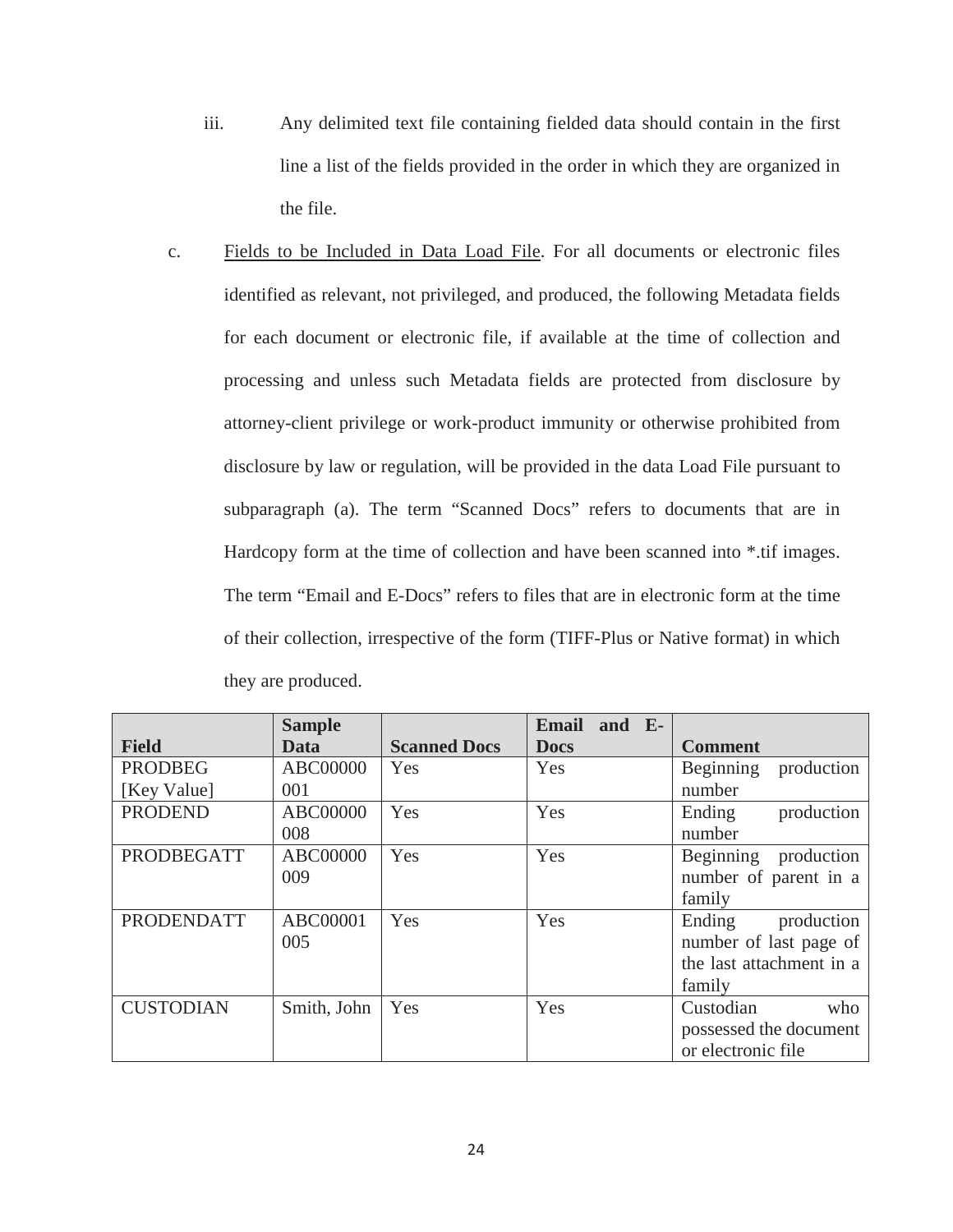|                    | <b>Sample</b>        |                     | <b>Email</b><br>and E- |                                                   |
|--------------------|----------------------|---------------------|------------------------|---------------------------------------------------|
| <b>Field</b>       | <b>Data</b>          | <b>Scanned Docs</b> | <b>Docs</b>            | <b>Comment</b>                                    |
| OTHER_CUSTO        | Doe, Jane;           | N/A                 | Yes                    | global<br>When<br>de-                             |
| <b>DIANS</b>       | Jones,               |                     |                        | duplication<br>is<br>used,                        |
|                    | James                |                     |                        | these<br>are<br>custodians                        |
|                    |                      |                     |                        | whose file has been de-                           |
|                    |                      |                     |                        | duplicated;<br>multiple                           |
|                    |                      |                     |                        | custodians separated by<br>semicolons             |
| <b>NATIVEFILE</b>  | Natives\             | N/A                 | Yes                    | Path and file name for                            |
|                    | 001 001              |                     |                        | file<br>Native<br>$\alpha$                        |
|                    | <b>ABC</b>           |                     |                        | production media                                  |
|                    | 00000001.x           |                     |                        |                                                   |
|                    | $\lg$                |                     |                        |                                                   |
| <b>FILEDESC</b>    | Microsoft            | N/A                 | Yes                    | Description of the type                           |
|                    | Office 2007          |                     |                        | file for the produced                             |
|                    | Document             |                     |                        | record                                            |
| <b>FOLDER</b>      | $\langle My \rangle$ | N/A                 | Yes                    | Original source folder                            |
|                    | Documents\           |                     |                        | for the record produced                           |
|                    | Document1            |                     |                        |                                                   |
| <b>FILENAME</b>    | .doc<br>Document1    | N/A                 | Yes                    | of<br>Name<br>original                            |
|                    | .doc                 |                     |                        | electronic<br>file<br>as                          |
|                    |                      |                     |                        | collected                                         |
| <b>DOCEXT</b>      | <b>DOC</b>           | N/A                 | Yes                    | File extension for email                          |
|                    |                      |                     |                        | or e-doc                                          |
| <b>PAGES</b>       | $\overline{2}$       | Yes                 | Yes                    | Number of pages in the                            |
|                    |                      |                     |                        | produced document or                              |
|                    |                      |                     |                        | electronic<br>file<br>(not)                       |
|                    |                      |                     |                        | applicable to Native file                         |
|                    |                      |                     |                        | productions)                                      |
| <b>AUTHOR</b>      | John Smith           | Yes                 | Yes                    | Author information as                             |
|                    |                      |                     |                        | from<br>derived<br>the<br>of<br>the<br>properties |
|                    |                      |                     |                        | document                                          |
| <b>DATECREATED</b> | 10/09/2005           | Yes                 | Yes                    | Date on which non-                                |
|                    |                      |                     |                        | email file was created                            |
|                    |                      |                     |                        | as extracted from file                            |
|                    |                      |                     |                        | system Metadata or bib                            |
|                    |                      |                     |                        | coding                                            |
| <b>DATELASTMOD</b> | 10/09/2005           | $\rm N/A$           | Yes                    | Last date on which non-                           |
|                    |                      |                     |                        | email file was modified                           |
|                    |                      |                     |                        | as extracted from file                            |
|                    |                      |                     |                        | system Metadata                                   |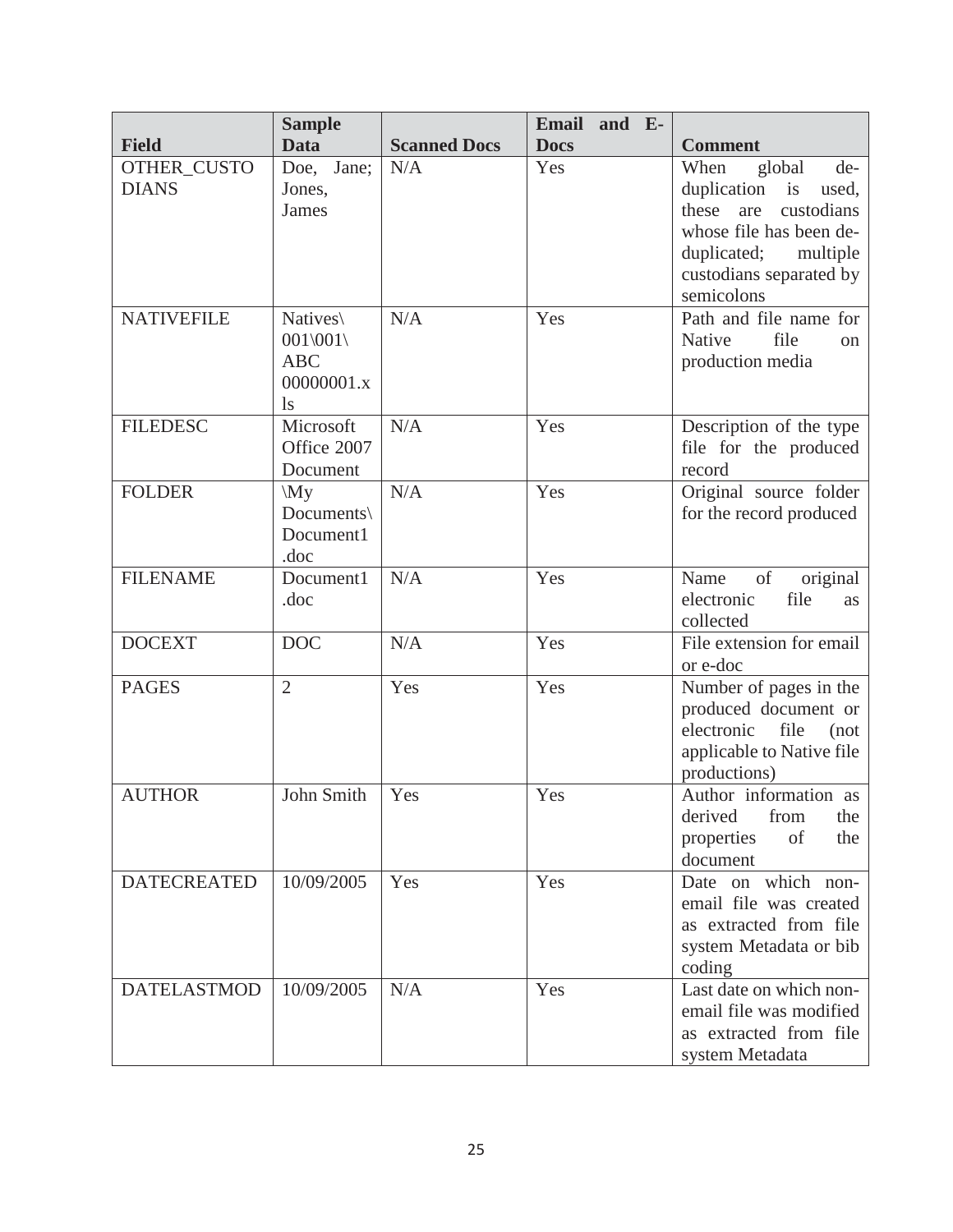|                             | <b>Sample</b>         |                     | Email and E- |                                                  |
|-----------------------------|-----------------------|---------------------|--------------|--------------------------------------------------|
| <b>Field</b>                | <b>Data</b>           | <b>Scanned Docs</b> | <b>Docs</b>  | <b>Comment</b>                                   |
| <b>SUBJECT</b>              | Changes to            | Yes                 | Yes          | "Subject"<br>field                               |
|                             | Access                |                     |              | extracted from email                             |
|                             | Database              |                     |              | message or Metadata                              |
|                             |                       |                     |              | properties<br>of<br>the                          |
|                             |                       |                     |              | document or Title as bib                         |
|                             |                       |                     |              | coded                                            |
| <b>FROM</b>                 | John Beech            | Yes                 | Yes          | "From" field extracted                           |
|                             |                       |                     |              | from email message or                            |
|                             |                       |                     |              | as bib coded                                     |
| <b>TO</b>                   | Janice                | Yes                 | Yes          | "To" field extracted                             |
|                             | <b>Birch</b>          |                     |              | from email message or                            |
|                             |                       |                     |              | as bib coded                                     |
| CC                          | Frank                 | Yes                 | Yes          | "Cc" or "carbon copy"                            |
|                             | Maple                 |                     |              | from<br>extracted<br>field                       |
|                             |                       |                     |              | email message or as bib                          |
|                             |                       |                     |              | coded                                            |
| <b>BCC</b>                  | John                  | Yes                 | Yes          | "Bcc" or "blind carbon                           |
|                             | Oakwood               |                     |              | copy" field extracted                            |
|                             |                       |                     |              | from email message or                            |
|                             |                       |                     |              | as bib coded                                     |
| <b>DATESENT</b>             | 10/10/2005            | N/A                 | Yes          | Sent date of email                               |
|                             |                       |                     |              | message (mm/dd/yyyy                              |
|                             |                       |                     |              | format)                                          |
| <b>TIMESENT</b>             | 10:33 am              | N/A                 | Yes          | Sent time of email                               |
|                             |                       |                     |              | message, time zone set                           |
|                             |                       |                     |              | to GMT                                           |
| <b>DATERCVD</b>             | 10/10/2005            | N/A                 | Yes          | Received date of email                           |
|                             |                       |                     |              | message (mm/dd/yyyy                              |
|                             |                       |                     |              | format)                                          |
| <b>TIMERCVD</b>             | 10:33 am              | N/A                 | Yes          | Received time of email                           |
|                             |                       |                     |              | message, time zone set                           |
|                             |                       |                     |              | to GMT                                           |
| ALL_PARTICIPA<br><b>NTS</b> | John Beech,<br>Janice | N/A                 | Yes          | For emails only; lists all                       |
|                             | Birch,                |                     |              | participants in lesser-<br>included emails that, |
|                             | Frank                 |                     |              | without $=====$                                  |
|                             | Maple                 |                     |              | threading, would have                            |
|                             |                       |                     |              | been subject to review                           |
| <b>CONFIDENTIAL</b>         | <b>HIGHLY</b>         | Yes                 | Yes          | Text of Confidentiality                          |
| <b>ITY</b>                  | <b>CONFIDE</b>        |                     |              | Designation, if any                              |
|                             | <b>NTIAL</b>          |                     |              |                                                  |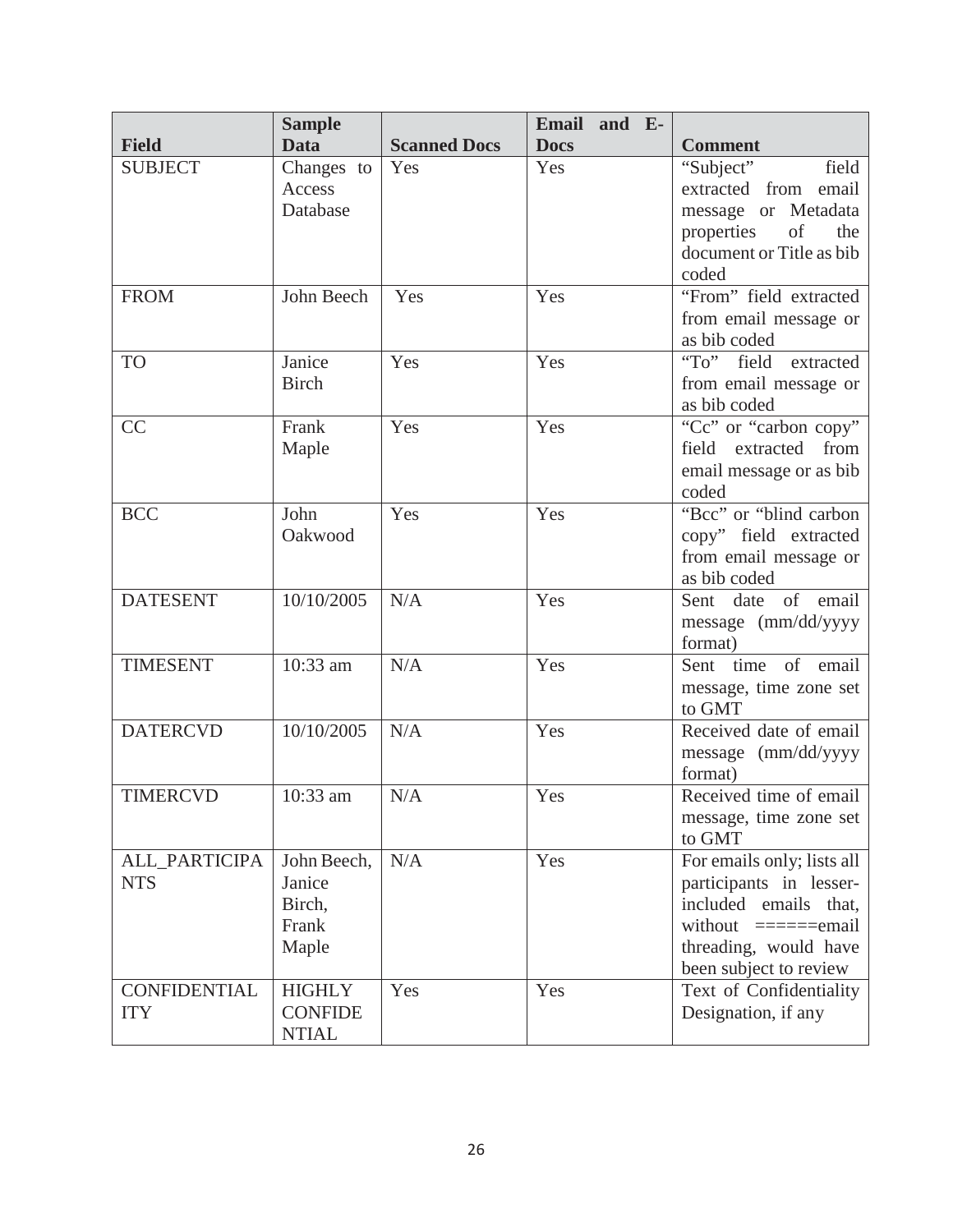|                         | <b>Sample</b>                       |                     | Email<br>and E- |                                |
|-------------------------|-------------------------------------|---------------------|-----------------|--------------------------------|
| <b>Field</b>            | <b>Data</b>                         | <b>Scanned Docs</b> | <b>Docs</b>     | <b>Comment</b>                 |
| <b>TEXTPATH</b>         | Text\001\                           | Yes                 | Yes             | file<br>$*$ .txt<br>Path<br>to |
|                         | 001                                 |                     |                 | containing extracted or        |
|                         | <b>ABC00000</b>                     |                     |                 | <b>OCR</b> text                |
|                         | 001.txt                             |                     |                 |                                |
| FILE_PRODUCE            | Yes                                 | N/A                 | <b>YES</b>      | Limited to documents           |
| D_IN_NATIVE_            |                                     |                     |                 | reproduced in native           |
| <b>AND_TIFF</b>         |                                     |                     |                 | format                         |
| MD5_HASH                | 309997447f                          | N/A                 | Yes             | MD5 Hash value for             |
|                         | .                                   |                     |                 | <b>ESI</b>                     |
| <b>PRODVOL</b>          | <b>VOL001</b>                       | Yes                 | Yes             | Name of the Production         |
|                         |                                     |                     |                 | Volume                         |
| <b>CREATEDBY</b>        | John Smith                          | <b>NA</b>           | Yes             | Who the document was           |
|                         |                                     |                     |                 | created by                     |
| <b>DUPELOCATIO</b>      | $\langle My \rangle$                | N/A                 | Yes             | of<br>Filepaths<br>all         |
| <b>NS</b>               | Documents\                          |                     |                 | duplicates                     |
|                         | Document1                           |                     |                 |                                |
|                         | doc;                                |                     |                 |                                |
|                         | \Desktop\D<br>ocument1.d            |                     |                 |                                |
|                         |                                     |                     |                 |                                |
| <b>FILEPATH</b>         | <b>OC</b><br>$\mathbf{M}\mathbf{y}$ | N/A                 | Yes             | collection<br>Path<br>to       |
|                         | Documents\                          |                     |                 | source                         |
|                         | Document1                           |                     |                 |                                |
|                         | .doc                                |                     |                 |                                |
| <b>Attachment Count</b> | $\mathbf{1}$                        | N/A                 | Yes             | Number of documents            |
|                         |                                     |                     |                 | attached to a document         |
| <b>Attachment Names</b> | Document1                           | N/A                 | Yes             | Name<br>of<br>File<br>all      |
|                         | .doc                                |                     |                 | attachments                    |
| LastModifiedBy          | John Smith                          | N/A                 | Yes             | modify<br>Last user to         |
|                         |                                     |                     |                 | document                       |
| Redacted                | Y/N                                 | Yes                 | Yes             | Identifies<br>documents        |
|                         |                                     |                     |                 | with redactions                |
| <b>Redaction Reason</b> | Privacy                             | Yes                 | Yes             | Identifies the type of         |
|                         |                                     |                     |                 | redaction                      |
| ConversationID          | 309997447f                          | N/A                 | Yes             |                                |
| <b>HASREVISIONS</b>     | Yes                                 | N/A                 | Yes             |                                |
| <b>HASCOMMENT</b>       | Yes                                 | N/A                 | Yes             |                                |
| S                       |                                     |                     |                 |                                |
| <b>HASHIDDENTE</b>      | Yes                                 | N/A                 | Yes             |                                |
| XT                      |                                     |                     |                 |                                |
| <b>HASHIDDENSLI</b>     | Yes                                 | N/A                 | Yes             |                                |
| <b>DES</b>              |                                     |                     |                 |                                |
| <b>HASSPEAKERN</b>      | Yes                                 | N/A                 | Yes             |                                |
| <b>OTES</b>             |                                     |                     |                 |                                |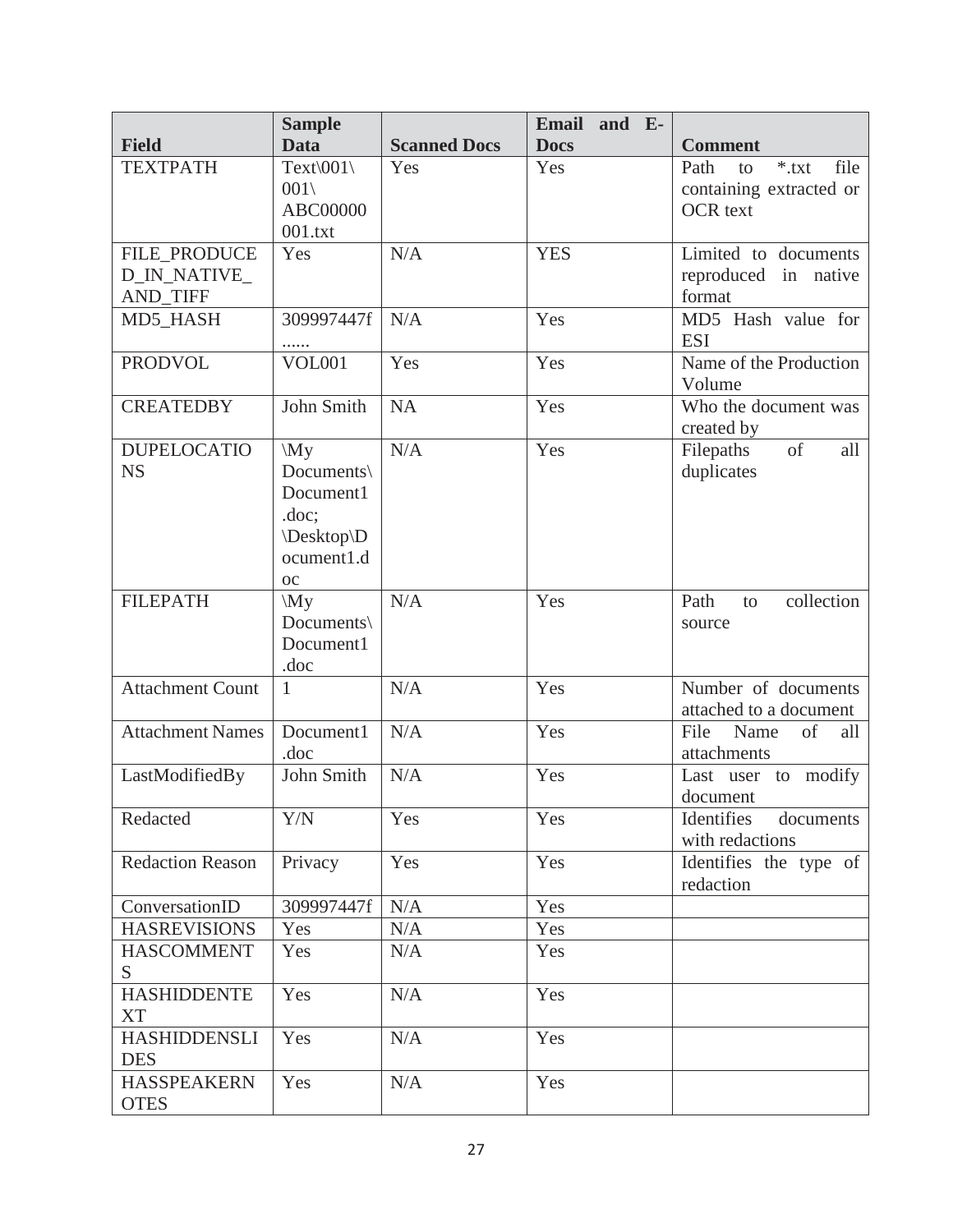|                    | <b>Sample</b> |                     | Email and E-   |                         |
|--------------------|---------------|---------------------|----------------|-------------------------|
| <b>Field</b>       | Data          | <b>Scanned Docs</b> | <b>Docs</b>    | <b>Comment</b>          |
| <b>HASHIDDENRO</b> | Yes           | N/A                 | Yes            |                         |
| <b>WS</b>          |               |                     |                |                         |
| <b>HASHIDDENCO</b> | Yes           | N/A                 | Yes            |                         |
| <b>LUMNS</b>       |               |                     |                |                         |
| <b>HASHIDDENWO</b> | Yes           | N/A                 | Yes            |                         |
| <b>RKSHEETS</b>    |               |                     |                |                         |
| <b>HASVERYHIDD</b> | Yes           | N/A                 | Yes            |                         |
| <b>ENWORKSHEET</b> |               |                     |                |                         |
| S                  |               |                     |                |                         |
| <b>SCANNEDIMAG</b> | Yes           | Yes                 | N <sub>O</sub> | Indicates<br>whether    |
| E                  |               |                     |                | document is Hardcopy    |
|                    |               |                     |                | document<br>that<br>was |
|                    |               |                     |                | scanned for production  |
| <b>HASHANDWRIT</b> | Yes           | Yes                 | N <sub>O</sub> | Indicates<br>whether    |
| <b>ING</b>         |               |                     |                | document<br>contains    |
|                    |               |                     |                | handwriting             |

# A.25. Files Produced in Native Format.

a. For any electronic file produced initially as a Native file in accordance with Paragraph B.2 of the Protocol above, the file shall be given a file name consisting of a unique Bates number and, as applicable, a suitable confidentiality designation; for example, "ABC00000002\_Confidential." For each such Native file, the production will include a \*.tif image slipsheet (i) indicating the production number of the Native file, (ii) with respect to any confidential document, setting forth the full confidentiality language applicable to the Native file as set out in the Protective Order, and (iii) stating "File Provided Natively." To the extent that it is available, the original or redacted file text shall be provided in a file-level multi-page UTF-8 text file with a text path provided in the \*.dat file; otherwise the text contained on the slipsheet shall be provided in the \*.txt file with the text path provided in the \*.dat file.